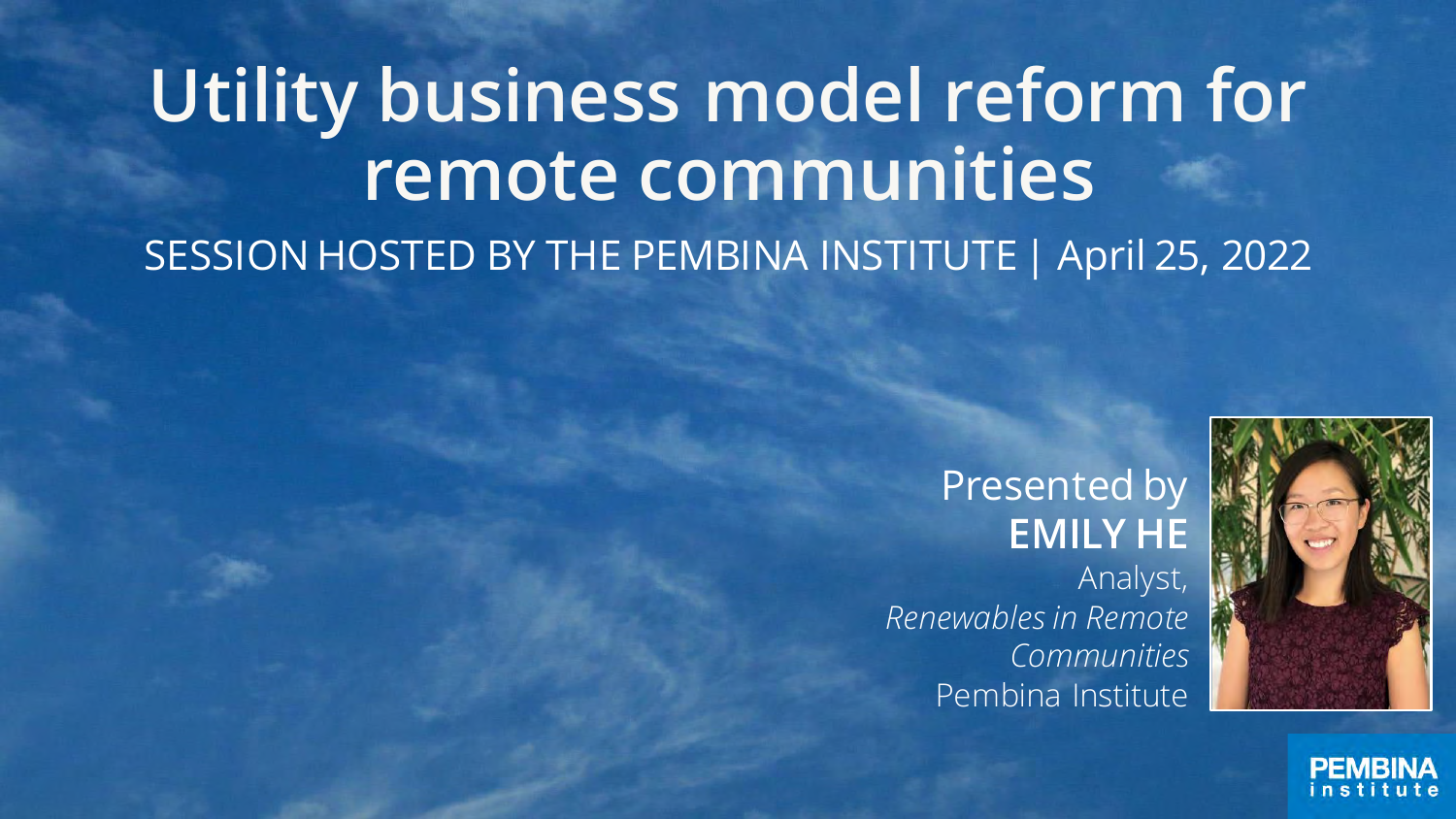# Leading Canada's transition to clean energy

The Pembina Institute is a non-profit think-tank that advocates for strong, effective policies to support Canada's clean-energy transition.



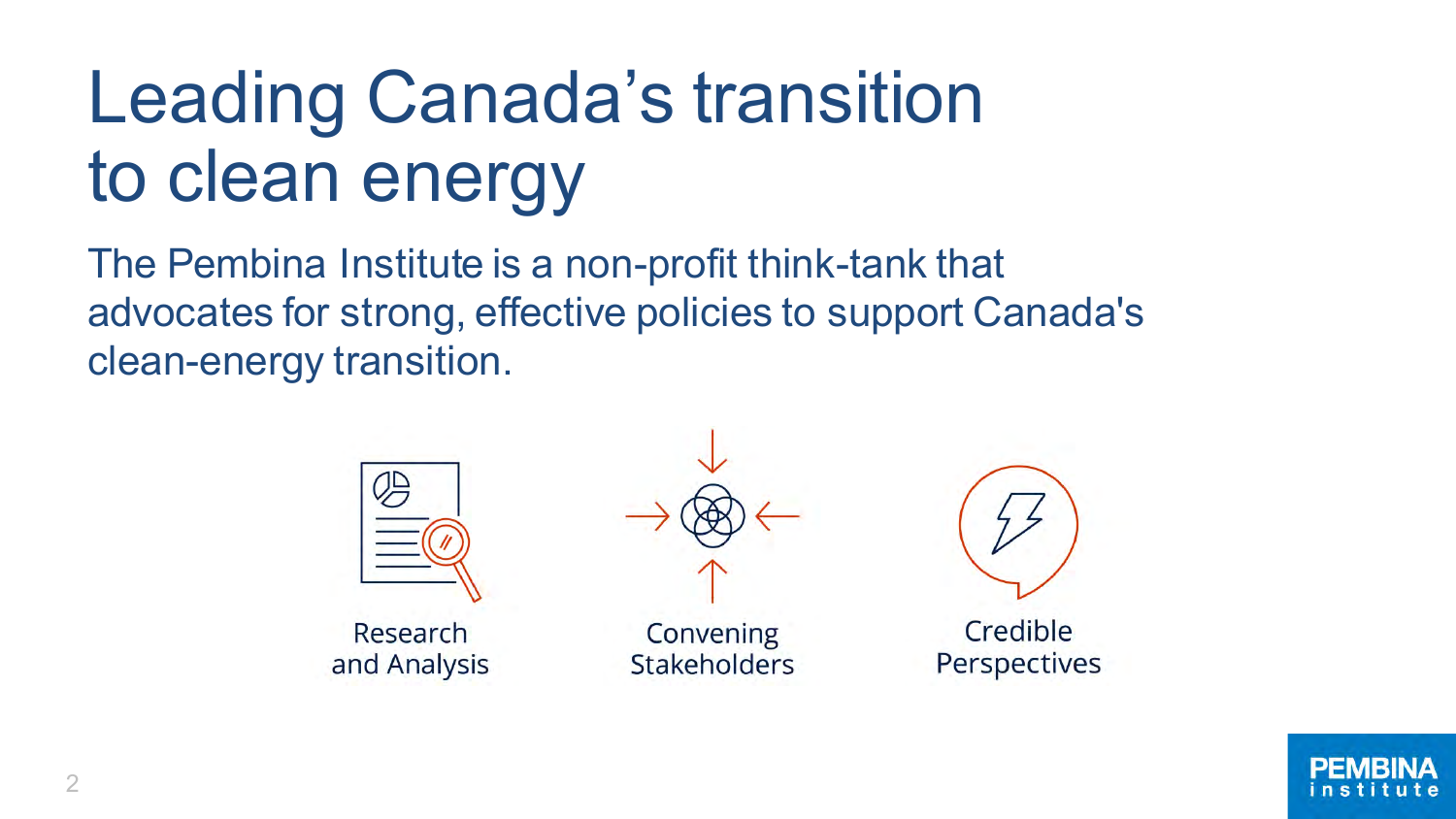

#### **Transforming the Utility Business Model**

Options to improve services and opportunities for clean energy in remote communities

#### **PUBLICATION**

April 8, 2022 - By Emily He, Grace Brown, Dave Lovekin

Canada's commitment to transitioning remote communities off diesel power is hampered by the way utilities operate in those areas. While the number of clean energy projects has



#### When business-as-usual is a barrier to clean energy

In remote communities, utilities need to change to meet climate goals and consumer needs

#### **BLOG**

Sept. 13, 2021 - By Emily He

The way utilities deliver energy to remote communities and generate revenue discourages the purchase of renewable energy as well as the implementation of energy efficiency measures. For Indigenous communities to realize a clean energy future this needs to change.



#### The future of the electric utility in Canada's remote communities

Regulatory and business model reforms could accelerate clean energy transition

#### **BLOG**

May 10, 2019 - By Dylan Heerema

In Canada, both utilities and proponents of renewable electricity projects face many challenges when working together to transition remote communities to clean energy.

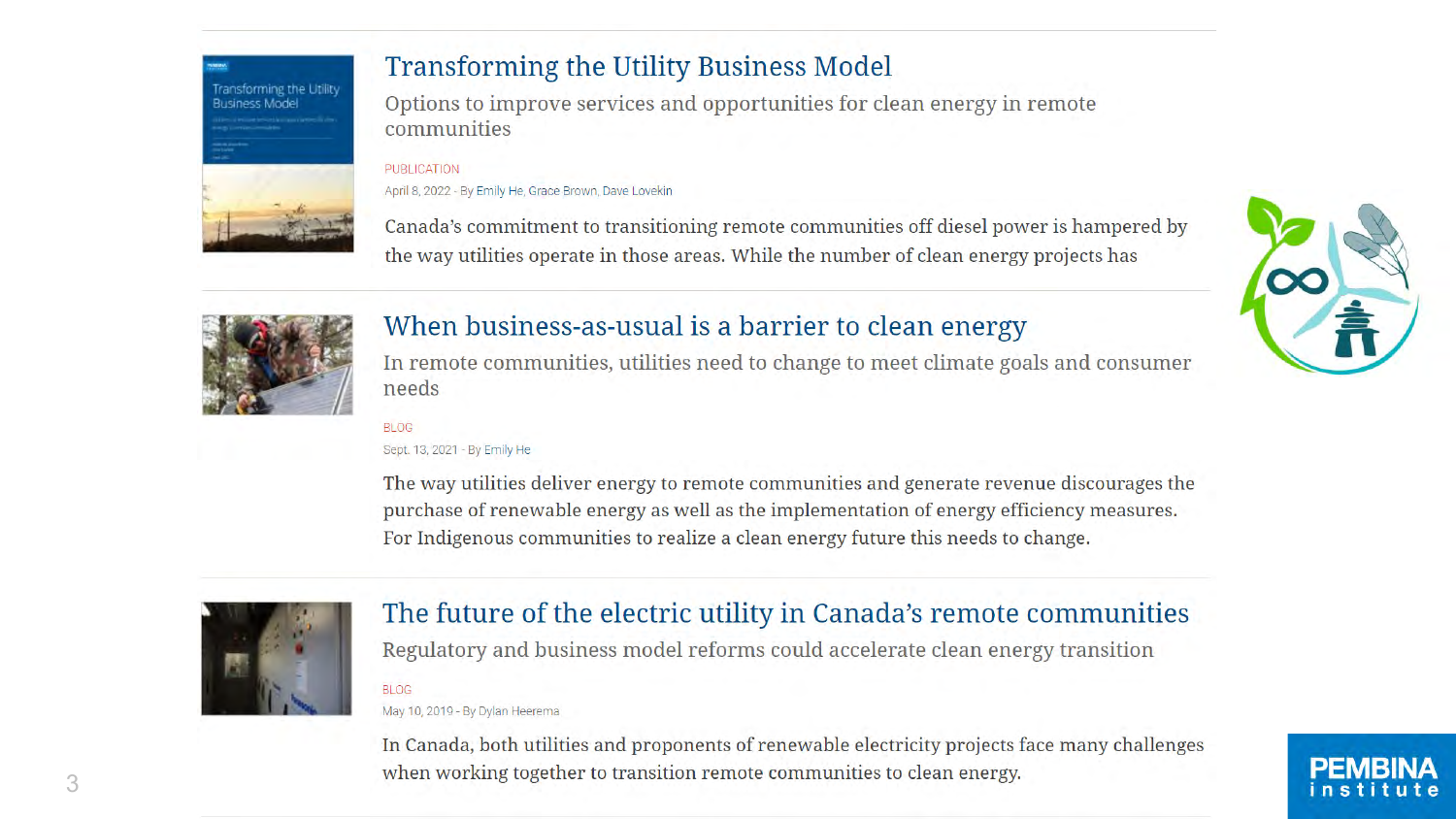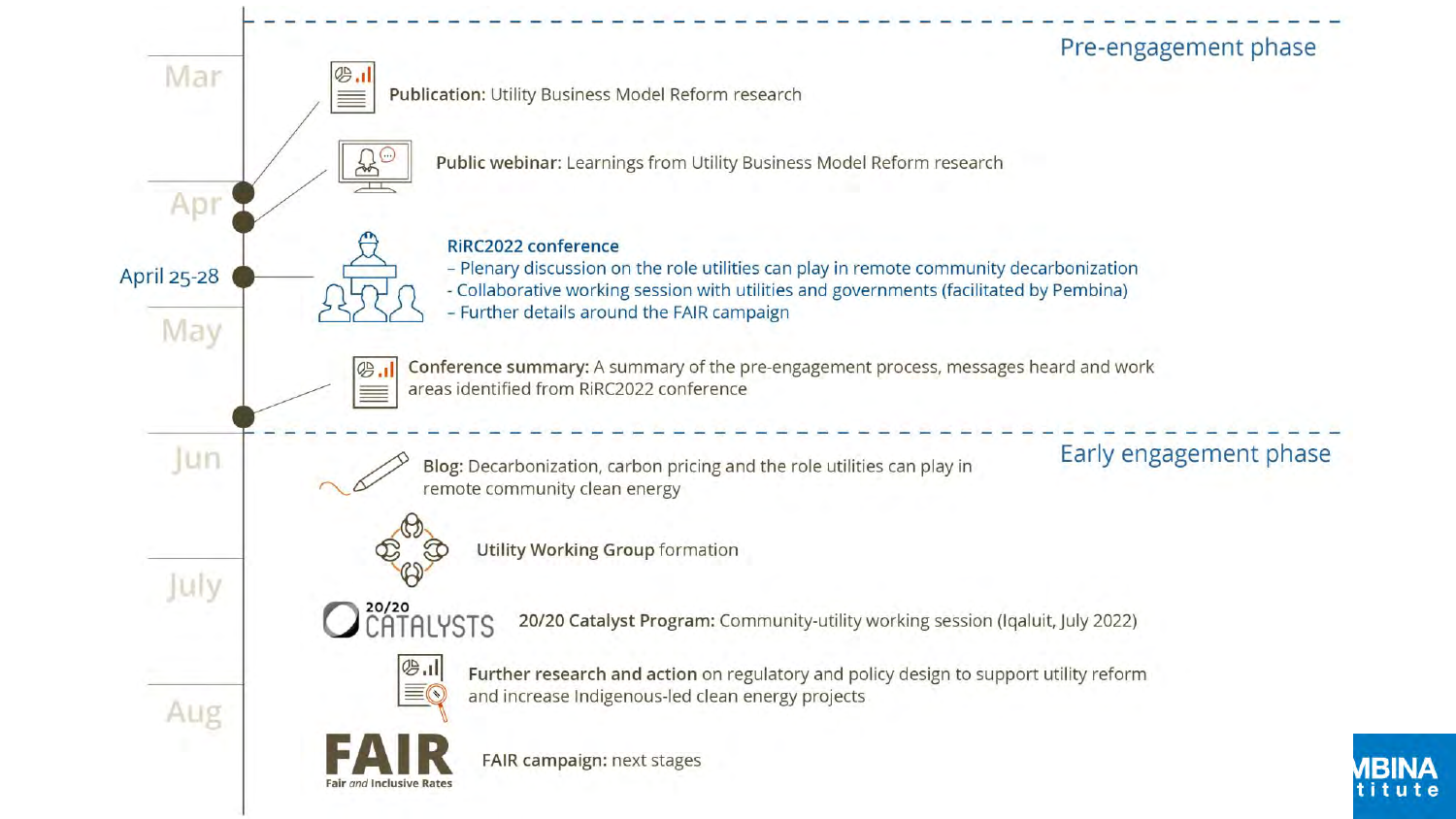# Today's agenda

- Government, regulator, and utility roles and responsibilities
- Intro to utility business model reform
- Overview of utility business model reform options
- **Questions**

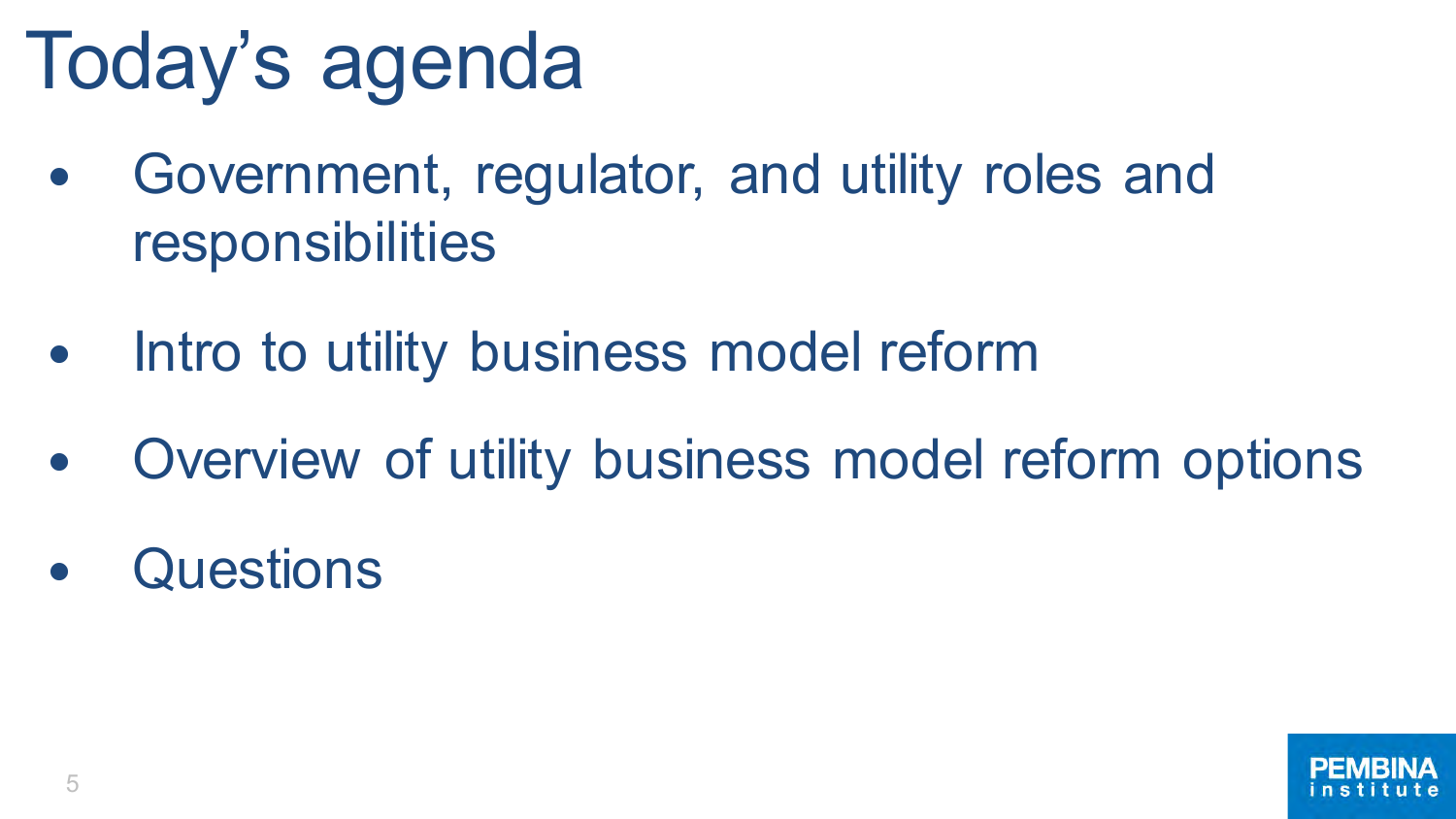**Government, Regulator, and Utility** *Roles and Responsibilities*

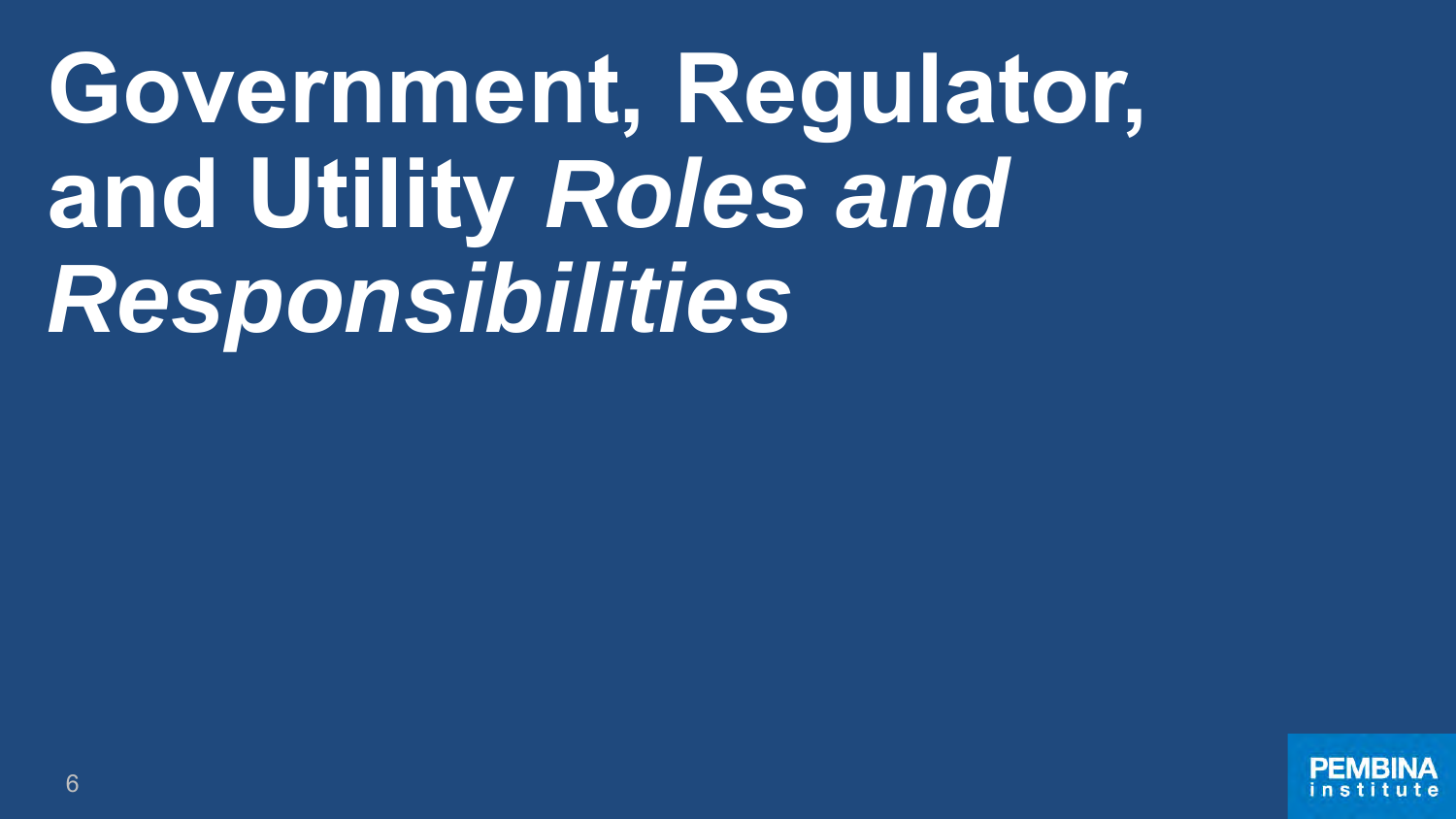#### Traditional Roles *Governments, Regulators, and Utilities*

| <b>Entity</b>                                                                    | <b>Role</b>                                                                                                                                                                                                                                                                                                                                                                                                                                                |  |  |  |  |
|----------------------------------------------------------------------------------|------------------------------------------------------------------------------------------------------------------------------------------------------------------------------------------------------------------------------------------------------------------------------------------------------------------------------------------------------------------------------------------------------------------------------------------------------------|--|--|--|--|
| <b>Governments</b>                                                               | Develop electricity policies<br>• Write acts and regulations<br>Oversee regulators based on acts and regulations                                                                                                                                                                                                                                                                                                                                           |  |  |  |  |
| <b>Regulator</b><br>"Utility<br><b>Commissions,</b><br><b>Utility</b><br>Boards" | • Provide market oversight and enforcement (in open market<br>structures)<br>• Approve utility investments and electricity rates<br>• Ensure electricity rates are reasonable<br>• Ensure safe, adequate, and secure services<br>• Approve long-term utility resource planning<br>• Establish an appropriate utility profit margin (balancing utility desires<br>to earn a higher rate of return and customer interests to keep<br>electricity prices low) |  |  |  |  |
| <b>Utility</b>                                                                   | • Supply safe and reliable power at a reasonable cost                                                                                                                                                                                                                                                                                                                                                                                                      |  |  |  |  |

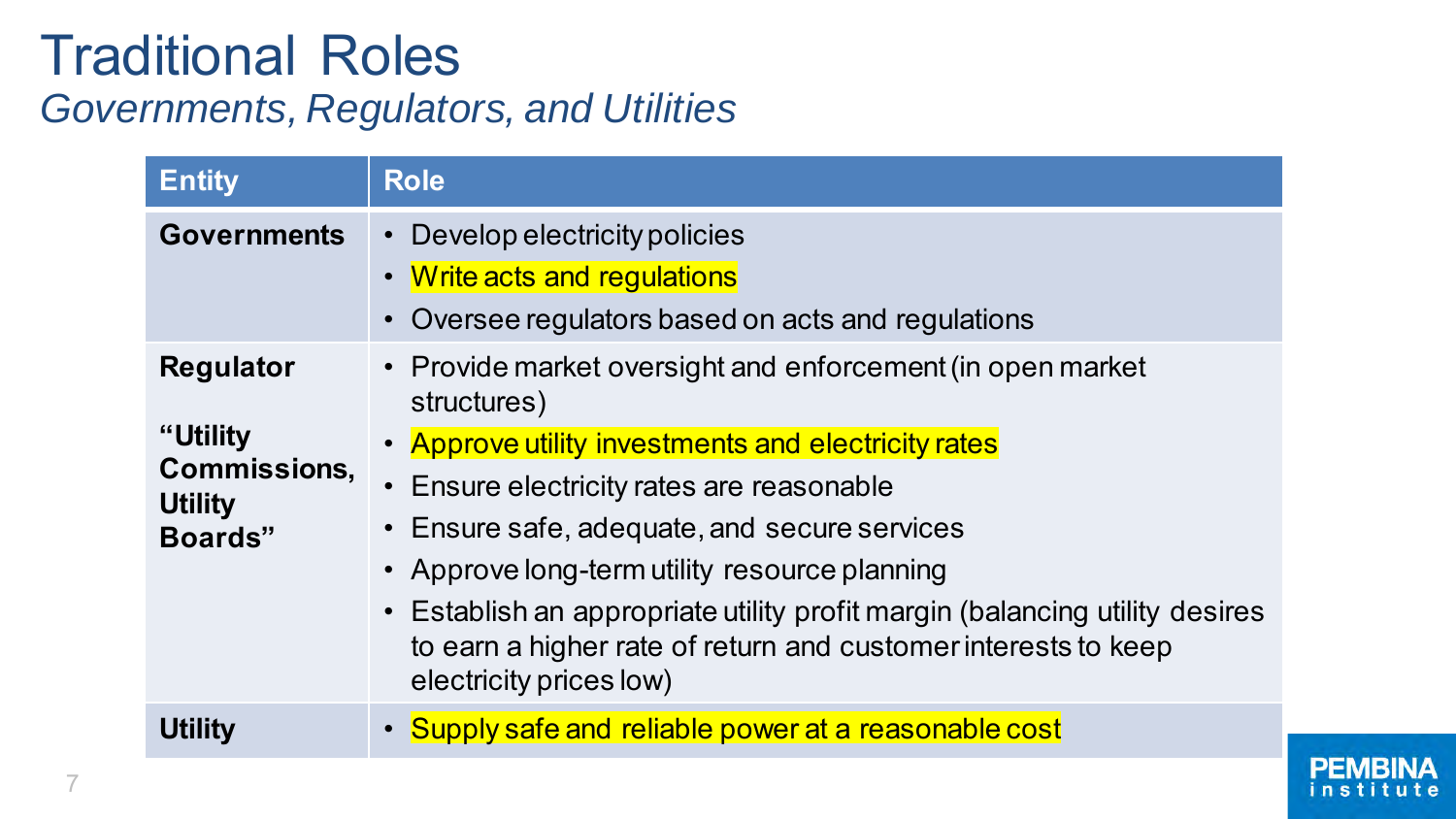#### Why do utility business models need to change?  $-$ *Emerging Utility Responsibilities*



PFM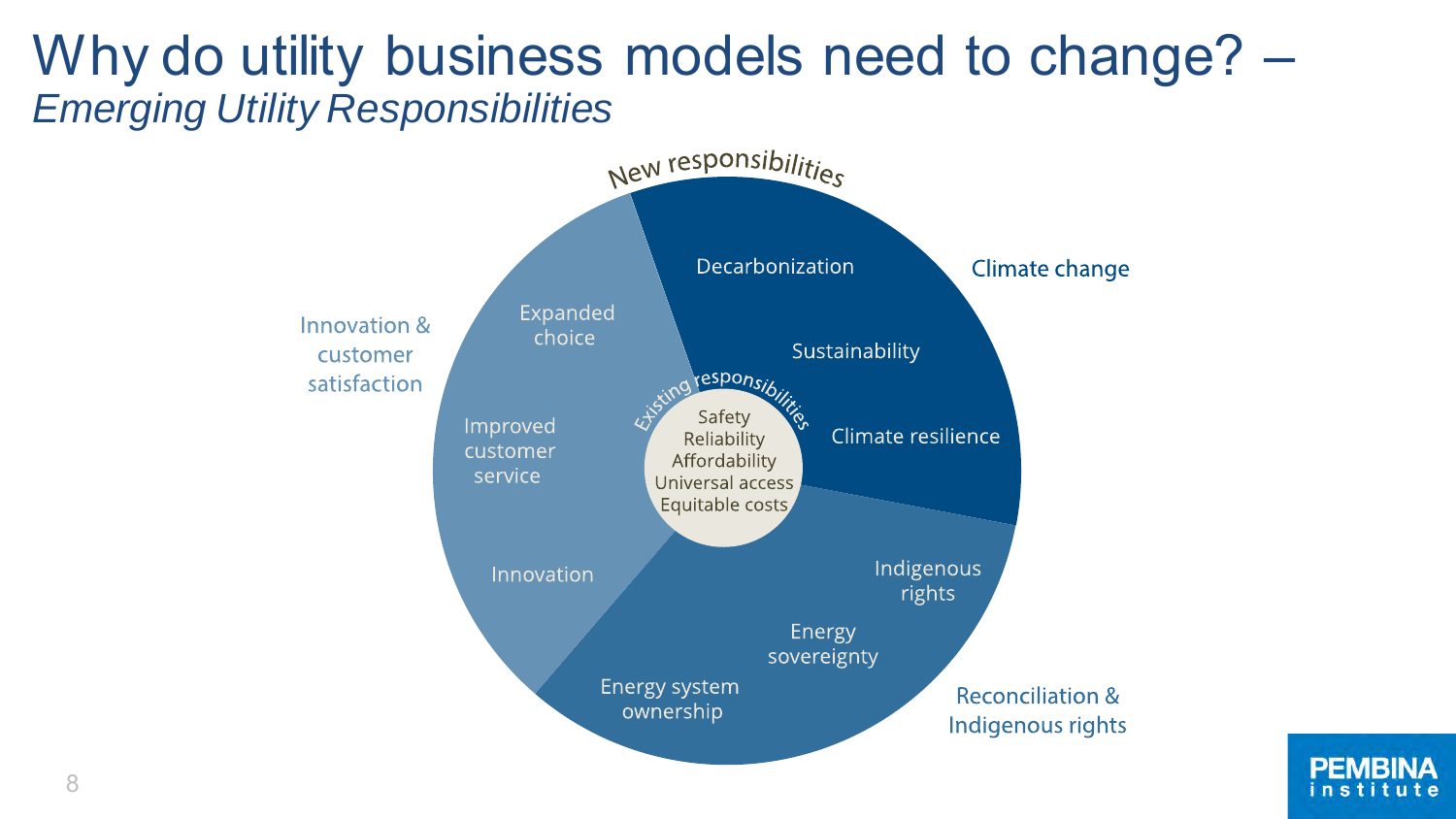#### Emerging Roles *Governments, Regulators, and Utilities*

| <b>Entity</b>     | <b>Role</b>                                                                                                            |  |  |  |
|-------------------|------------------------------------------------------------------------------------------------------------------------|--|--|--|
| <b>Government</b> | Set climate targets and policies to achieve these targets                                                              |  |  |  |
|                   | Direct specific actors (regulators and sometimes the utility<br>through Special Directives) to achieve climate targets |  |  |  |
|                   | Align actions with Indigenous rights and relationships such<br>$\bullet$<br>as reconciliation and labour               |  |  |  |
| <b>Regulator</b>  | <b>Ensure consumer protection</b><br>$\bullet$                                                                         |  |  |  |
|                   | Ensure utility long term planning reflects climate policy<br>$\bullet$                                                 |  |  |  |
| <b>Utility</b>    | Address new utility responsibilities                                                                                   |  |  |  |
|                   | Some utilities are starting to develop their own climate action<br>plans and targets                                   |  |  |  |

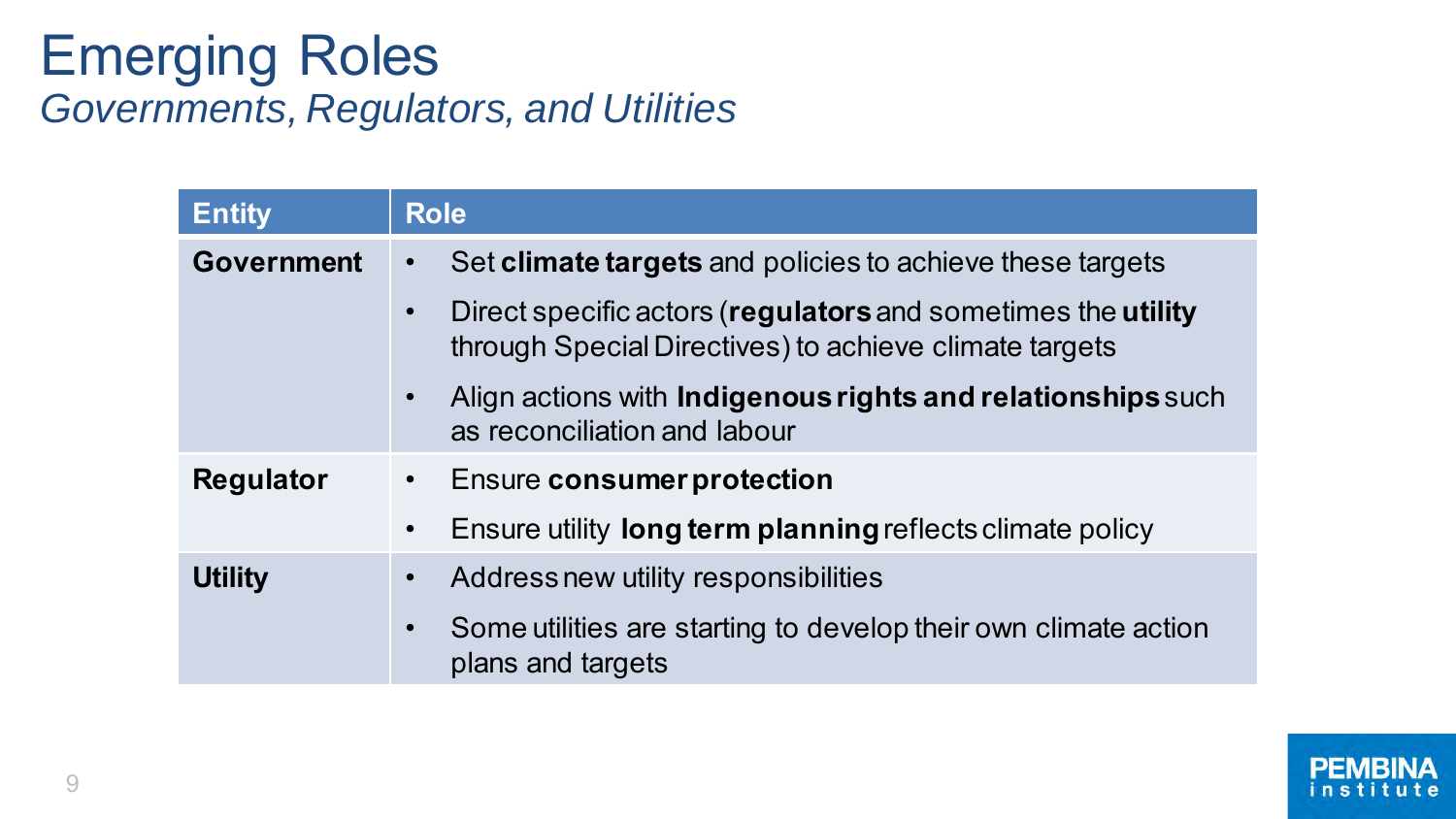### Challenges for utilities servicing remote communities

#### **Technical**

- 1. Maintaining energy reliability / security
- 2. Systems redundancy
- 3. Interconnection limitations
- 4. Limited telecommunications infrastructure

#### Financial and capacity

- 1. High cost and limited access
- 2. High electricity rates
- 3. Dependency on diesel subsidies
- 4. Small customer base and limited revenue
- 5. Limited internal capacity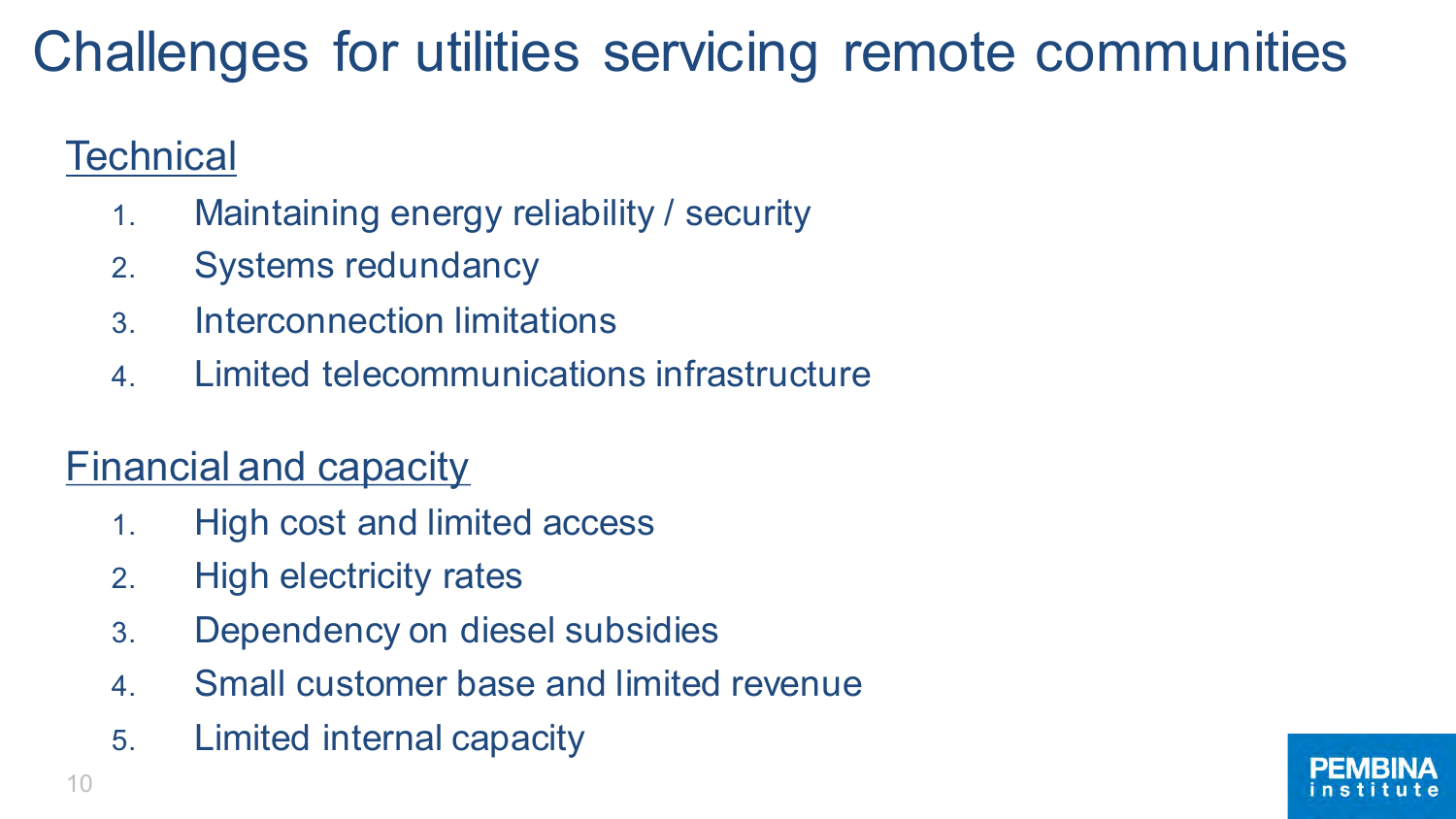# **Intro to Utility Business Model Reform**

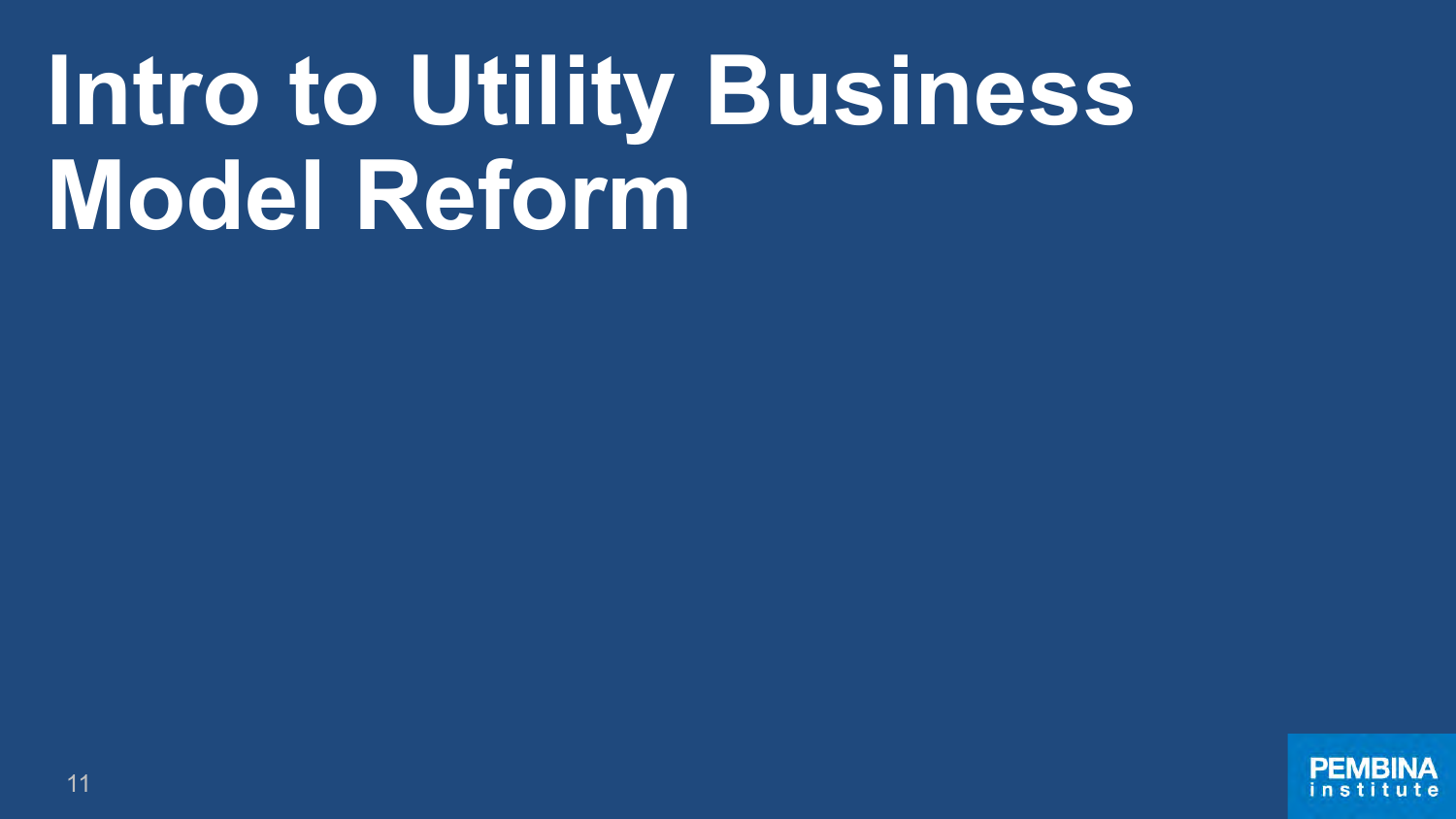#### What is a utility business model? What is utility reform?

- Utility business models: dictate how utilities generate **revenue** and **profit**. Influence utility **priorities** and **actions**.
- Utility reform: changing the ways that utilities:
	- **Make money** introducing new revenue opportunities
	- **Charge customers**  moving away from just a \$/kW (fixed) and \$/kWh (variable) fee or shifting how much of your monthly bill will rely on the fixed vs. variable charges
- Utility reform is necessary to unlock partnership opportunities and make utilities more receptive of clean energy projects.

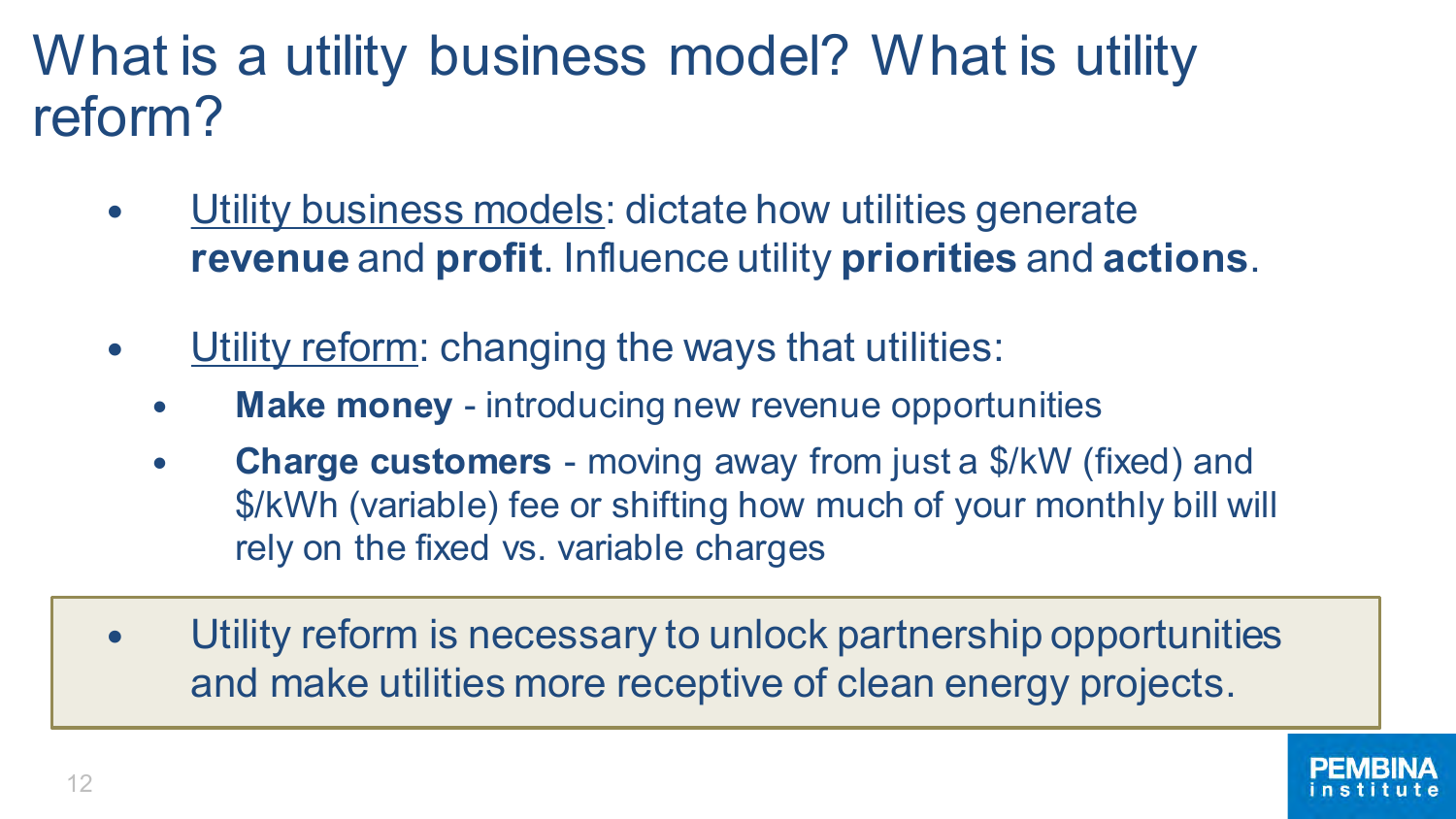#### Why utilities function the way they do: *The Cost-of-Service (CoS) Model*

- Utilities need to earn enough revenue to cover their costs this is their "Revenue Requirement"
- Rates are set based on a utility's **expected operating costs**  and **expected energy sales**
- A **change in energy sales** will impact whether utilities can cover their operating costs



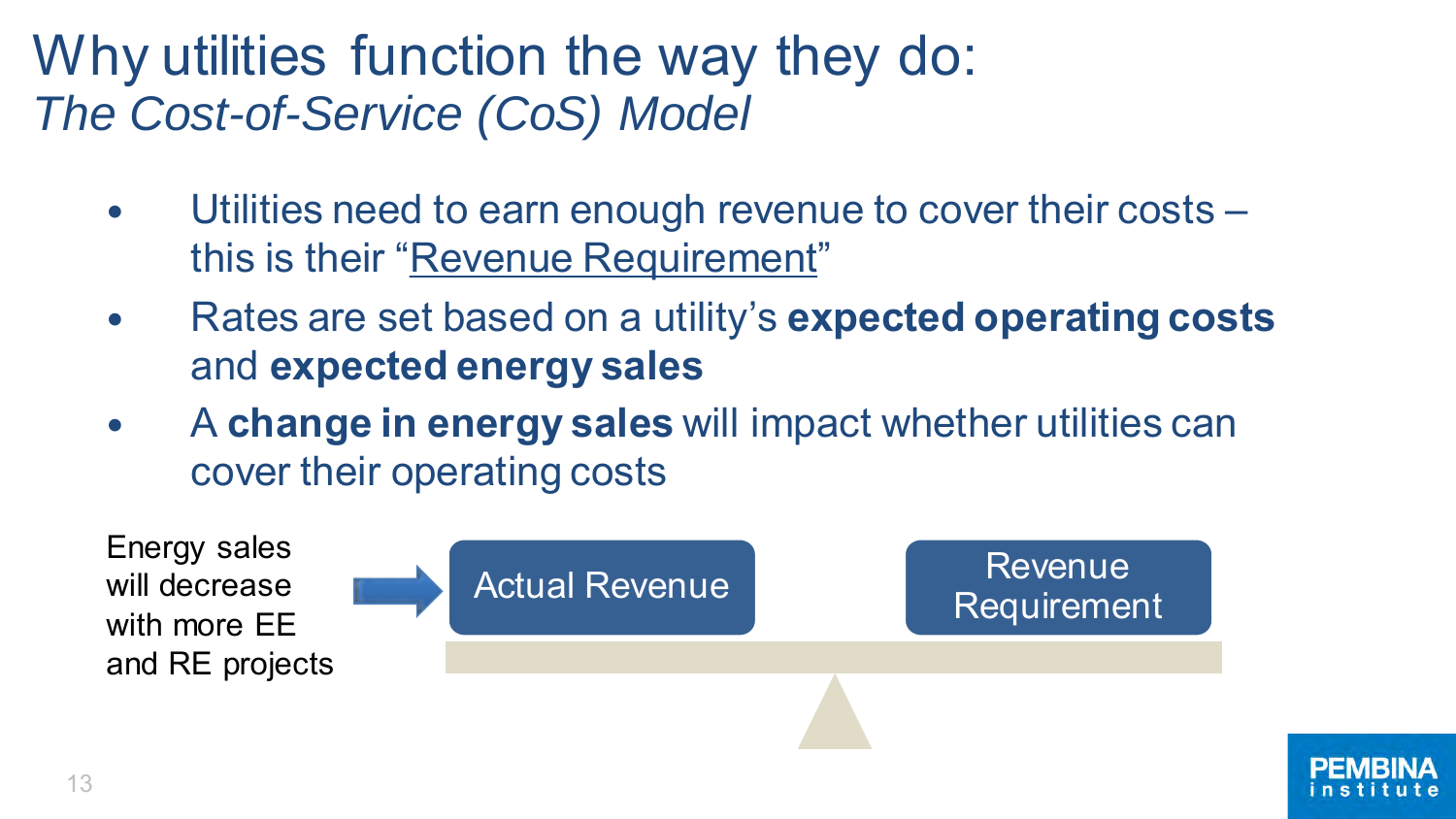#### Why utilities function the way they do: *The Cost-of-Service (CoS) Model*

• The Revenue Requirement is made up of three components:

Owning more

- Operating Costs
- Capital Costs
- Profit



• Profit is only a function of capital costs – utilities are incentivized to own more capital infrastructure to increase profits (contrary to  $_{14}$  community/Indigenous-owned renewables)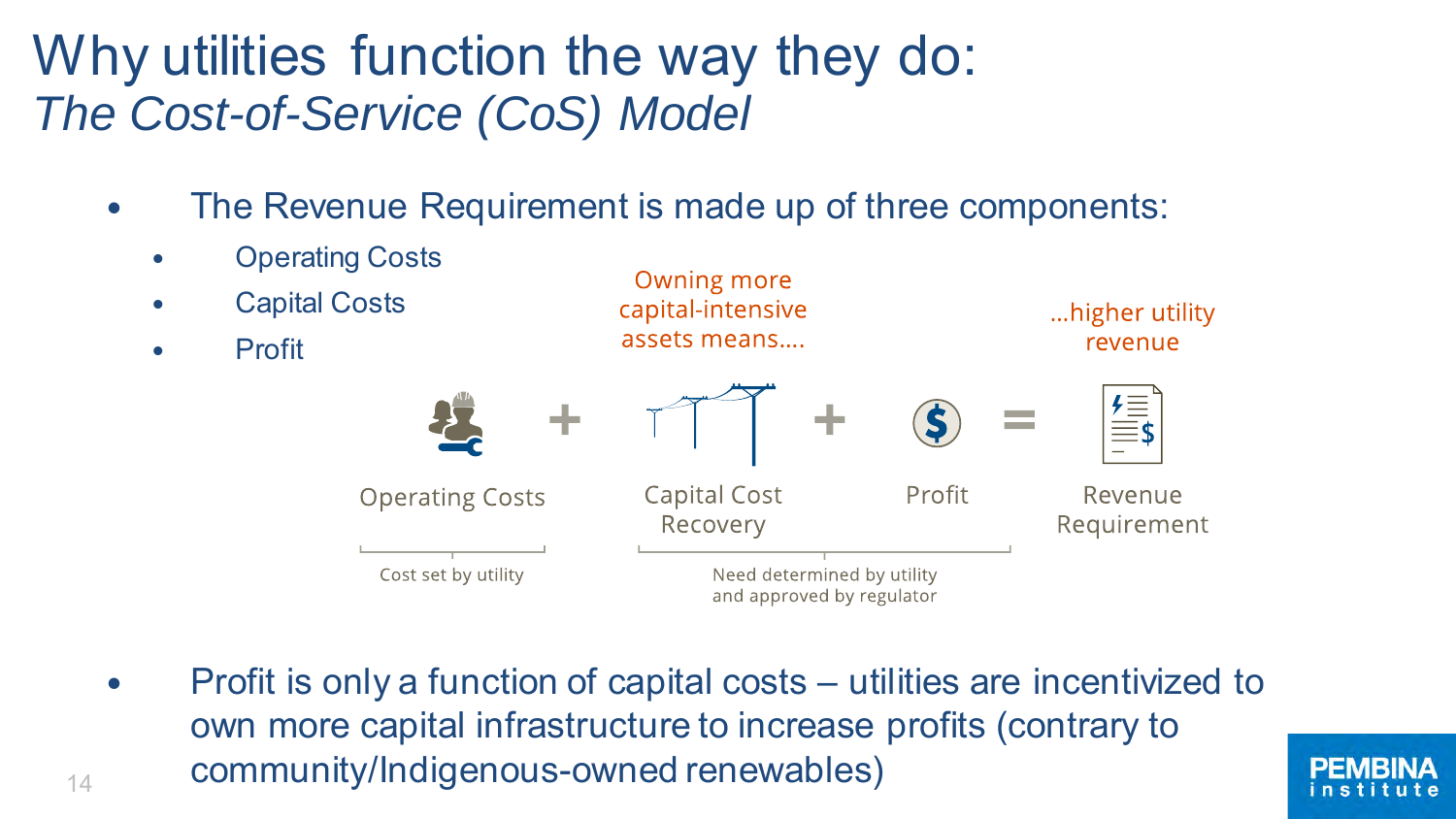# Clean Energy Projects and CoS

- Energy efficiency and customerowned renewable energy mean that **energy consumption will go down** and:
	- ➢ Utilities will **sell less energy**
	- ➢ The **actual revenue** of utilities will be **lower** than their **revenue requirement** (the amount needed to cover operating costs)
- For utilities, both energy efficiency and renewable energy projects mean that either **rates will increase** or **utility revenues will decrease**



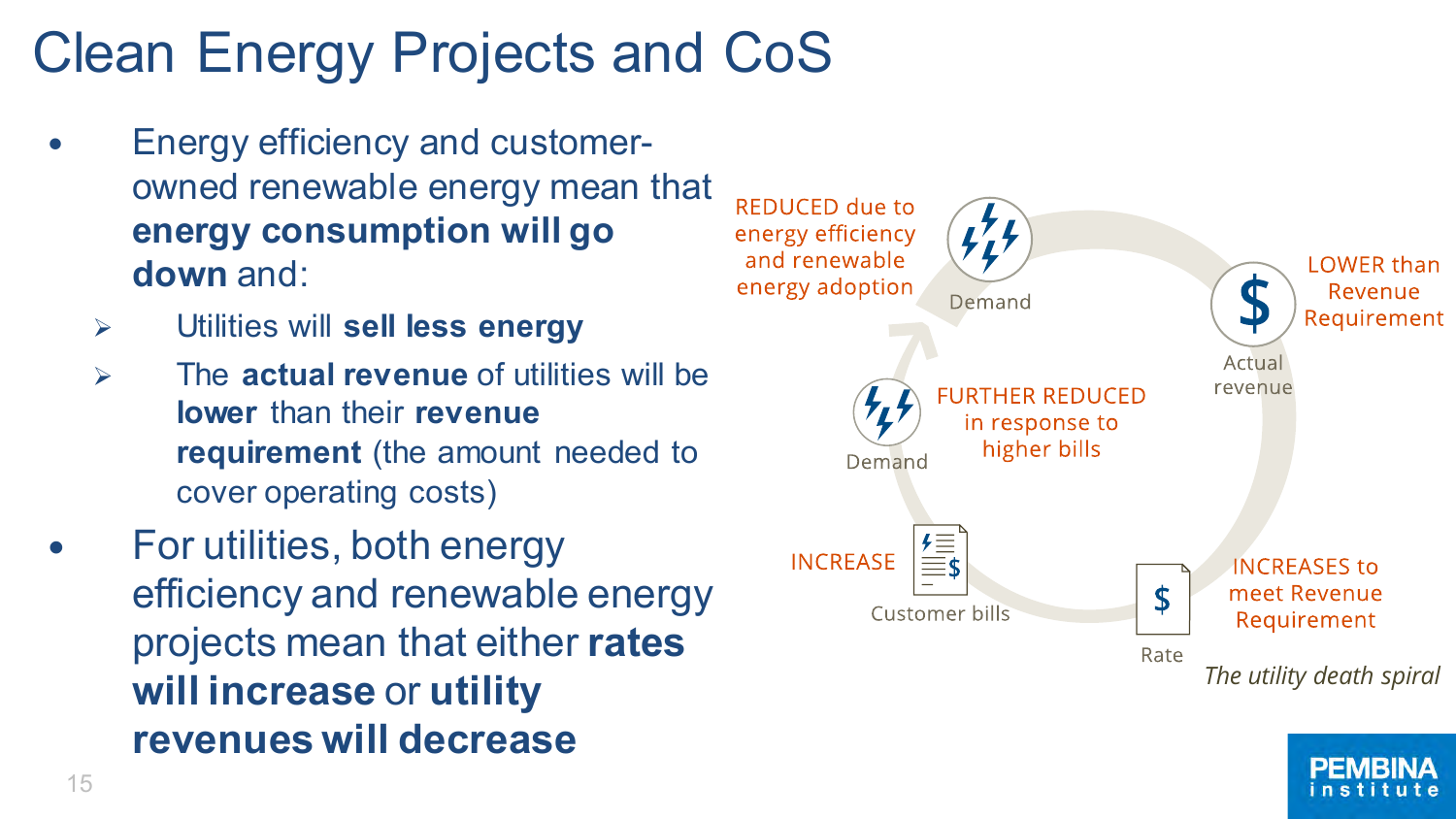### CoS Model Limitations

- **Discourages** renewable energy and energy efficiency
- **Limits utility** revenue and profit **opportunities**
	- $\triangleright$  Utility profits are dependent on the value of their physical assets utilities do not earn profits on operating costs (including PPA and net metering expenses)
- Incentive for **capital investments over operational changes**
- Restrictive ratemaking process **limits innovation**
- **Limits Indigenous participation** and **independence**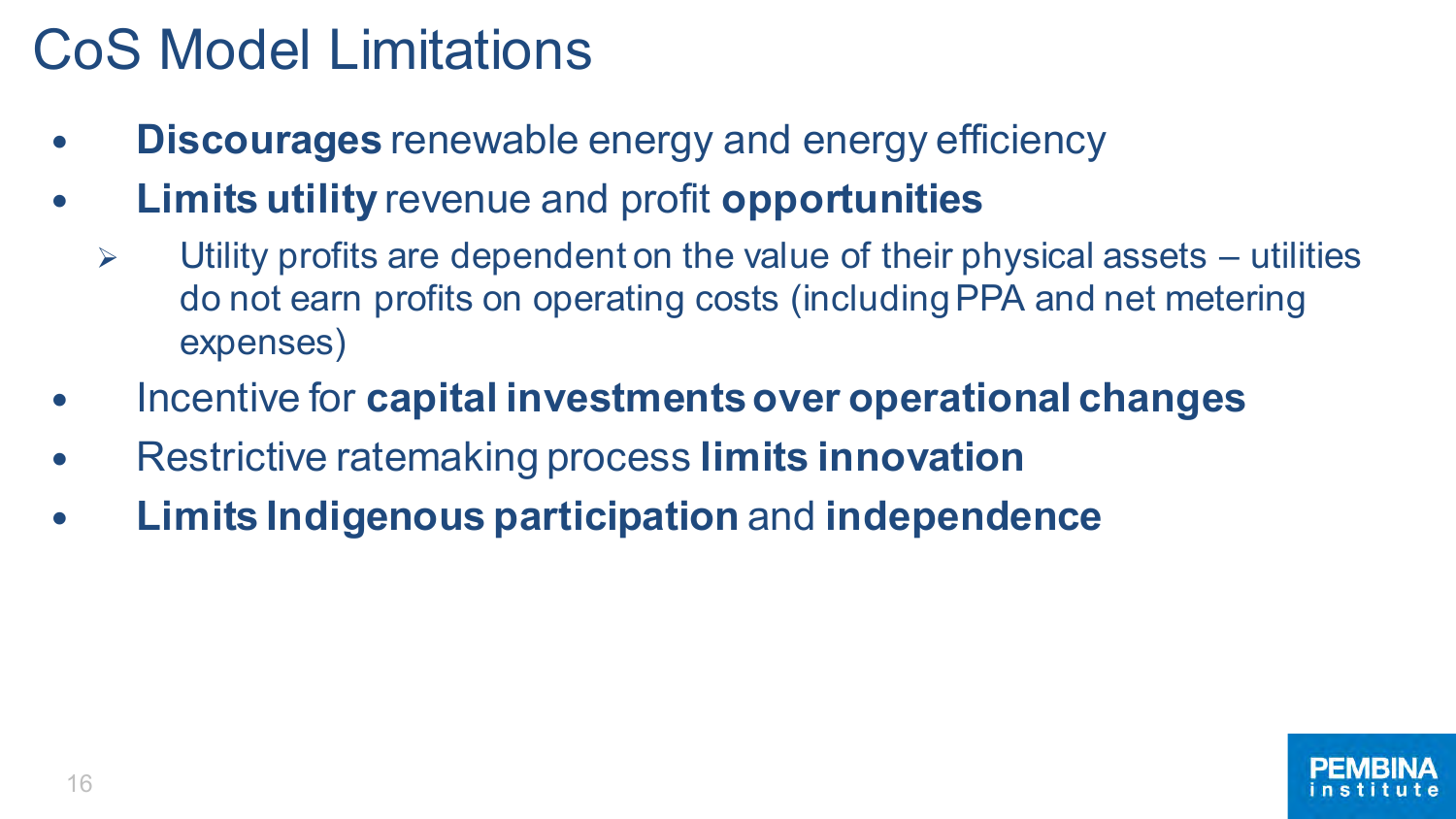### Why is utility business model reform needed?

- Address all CoS limitations
- Governments set climate targets, but **utilities are the "gateways" for projects**
	- $\triangleright$  Utilities need to be planning for more RE and EE on the grid
- Utilities are often not supportive of RE and EE projects because doing so will lower their revenue and force them to raise rates - **Clean energy projects threaten utility bottom lines**
- Reform is needed so that:
	- ➢ Utilities can **earn revenue from new sources**
	- $\triangleright$  Utility revenue is not just based on the quantity of energy sold
- **This will allow utilities to be active partners and supporters of clean energy projects**

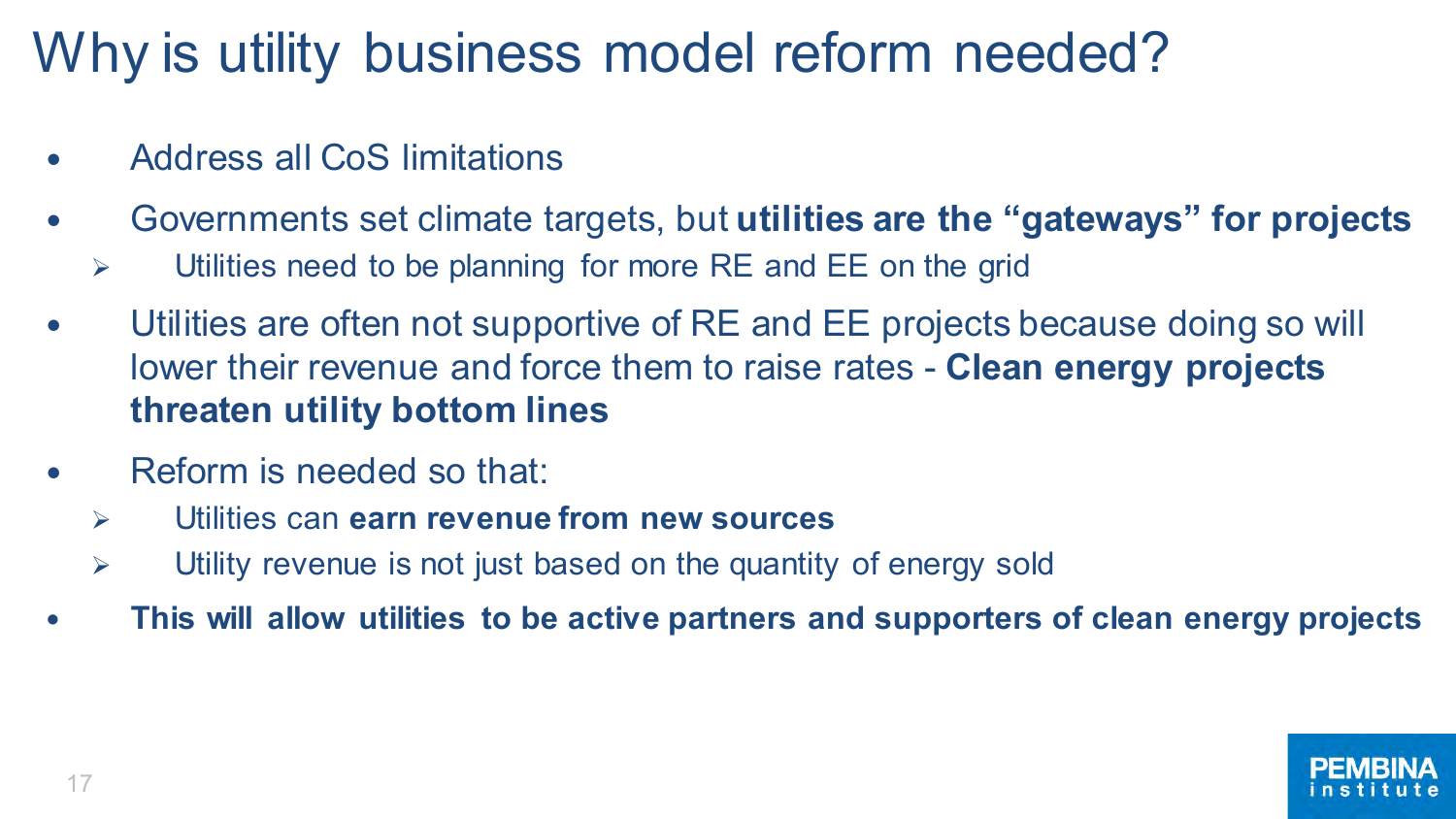# **Utility Business Model Reform Options**

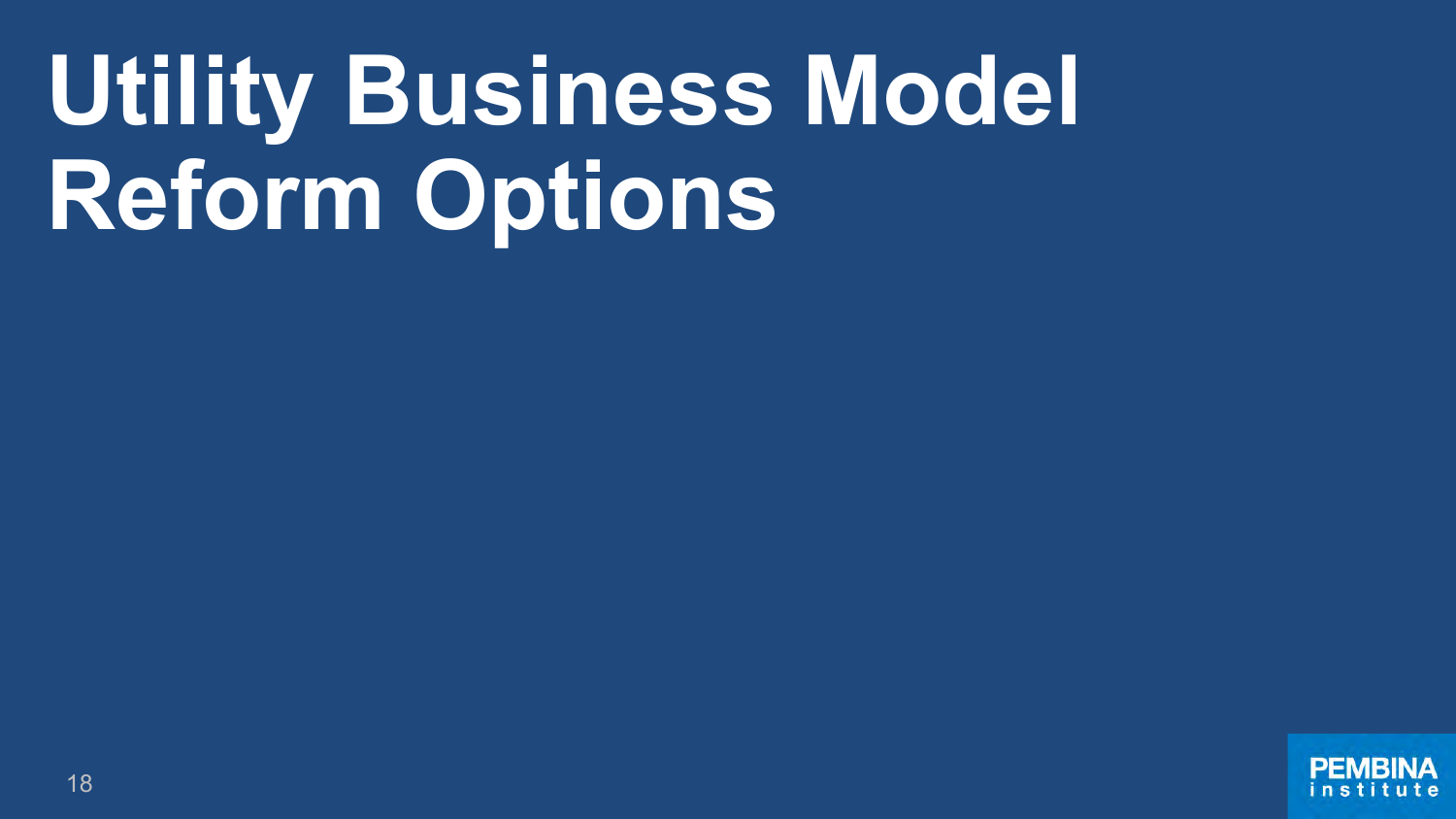## Objectives for utility reform in remote communities

- 1. Align utility operations with **climate policy objectives**
- **2. Support RE/EE** project implementation
- **3. Remove utilities' incentive to grow energy sales**
- 4. Support **Indigenous rights and reconciliation**
- **5. Share business and investment risks** between utilities, third parties, and customers rather than one party bearing adoption risks that may be associated with RE or EE
- 6. Minimize utility spending to **ensure that energy is provided at the lowest cost**

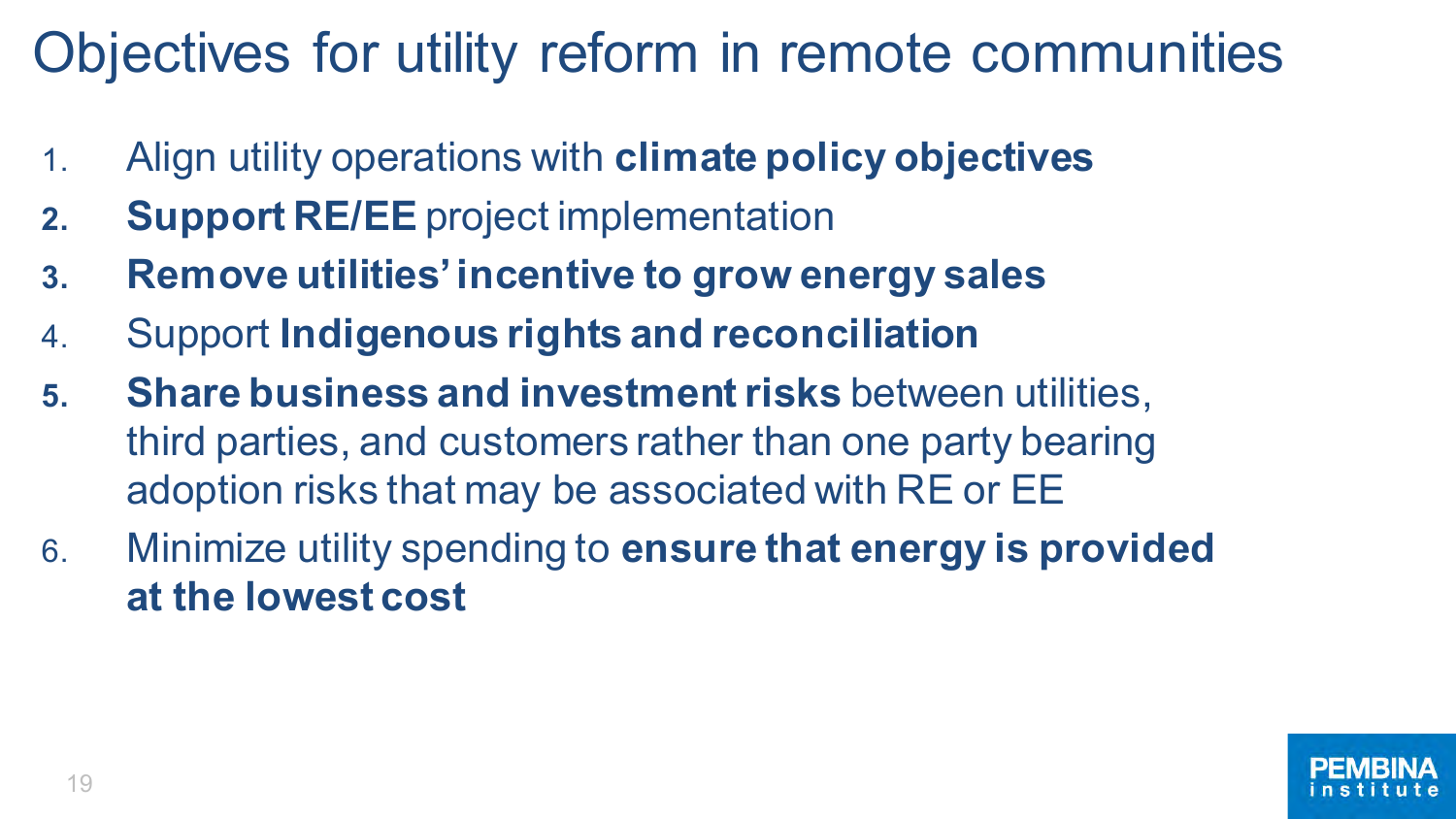#### How can reform objectives be met?

Utility reform option

- Through restructuring electricity bills and/or new utility revenue opportunities, met by:
	- **Government funding**  for utilities to meet policy objectives
	- Changing what is factored into **rates**
	- **Direct payments** by non-utility companies for utility services

|                          | Reform objective                                                                                        | Performance<br>Incentive<br>Mechanisms | Revenue<br>Decoupling            | <b>TOTEX</b>                     | <b>Platform Service</b><br>Revenues |
|--------------------------|---------------------------------------------------------------------------------------------------------|----------------------------------------|----------------------------------|----------------------------------|-------------------------------------|
| Reform Objective         | Align utility operations with<br>government climate policy<br>objectives                                | $\sqrt{\sqrt{}}$                       | $\checkmark\checkmark\checkmark$ |                                  | VV                                  |
|                          | Support distributed energy<br>resource/energy efficiency<br>implementation                              | $\sqrt{\sqrt{}}$                       | $\sqrt{2}$                       | $\checkmark$                     | $\checkmark\checkmark\checkmark$    |
|                          | Remove utilities' incentive<br>to grow energy sales so as<br>to encourage energy<br>efficiency projects | vv                                     | $\checkmark\checkmark\checkmark$ |                                  |                                     |
|                          | Support Indigenous<br>reconciliation                                                                    | $\checkmark\checkmark\checkmark$       |                                  | $\checkmark\checkmark\checkmark$ | $\checkmark$                        |
|                          | Distribute risk and value<br>sharing between utilities<br>and third parties                             | $\checkmark$                           | $\checkmark$                     |                                  | VV                                  |
|                          | Encourage cost<br>containment                                                                           |                                        |                                  | ✓                                |                                     |
| þ<br>Change<br>Kpwl<br>E | Change how rates are<br>determined and/or<br>structured                                                 |                                        |                                  |                                  |                                     |
|                          | New revenue<br>opportunities                                                                            |                                        |                                  |                                  |                                     |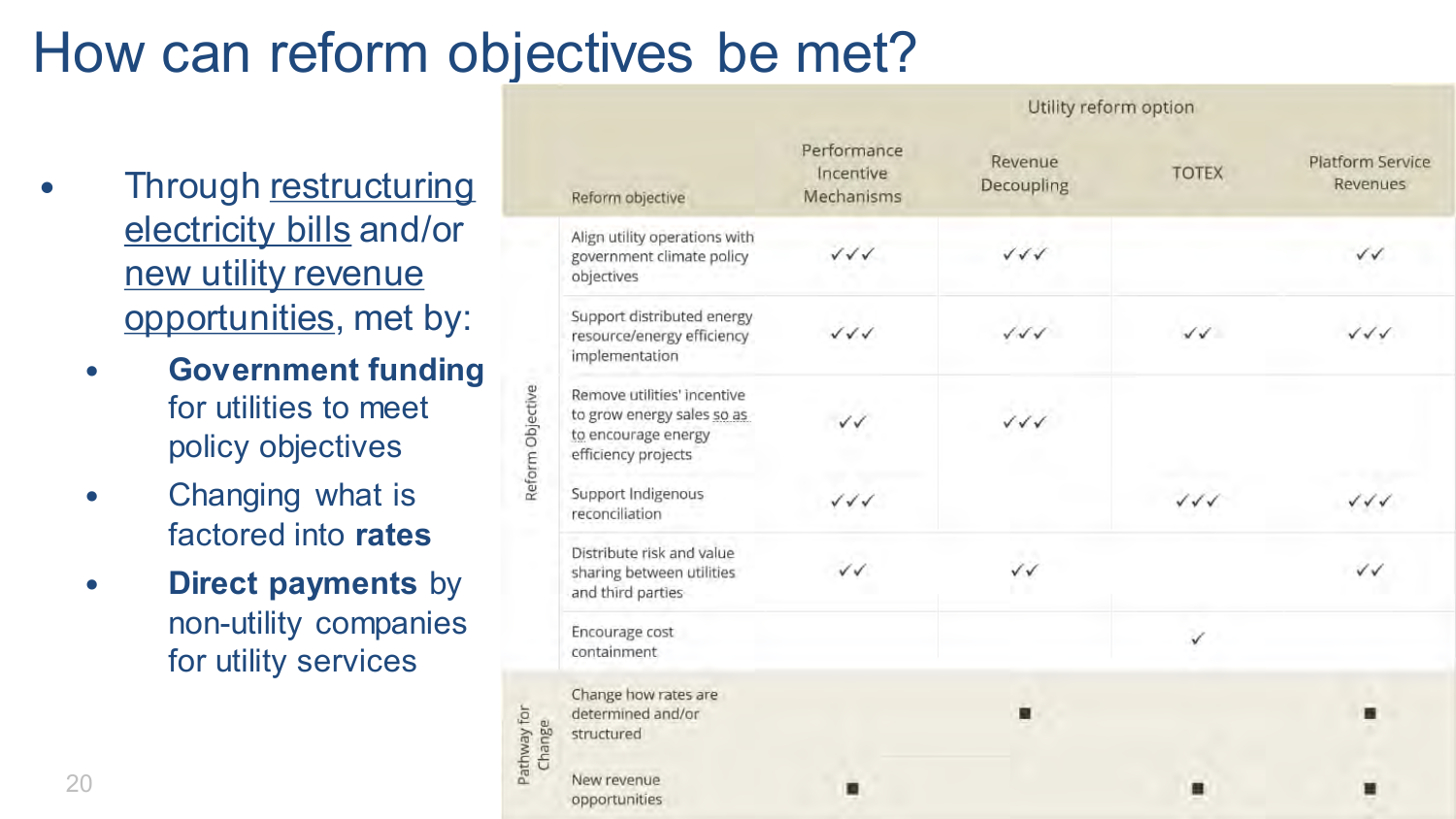### Performance Incentive Mechanisms (PIMs)

- PIMs allow utilities to earn revenue from meeting performance goals set by regulators
- Incentives either come from direct payments to the utility by government or an increase in allowable profit margins
- Examples of PIMs: reduction of peak loads (increase in energy efficiency), reduction of CO2 per MWh, and an increase in customer satisfaction



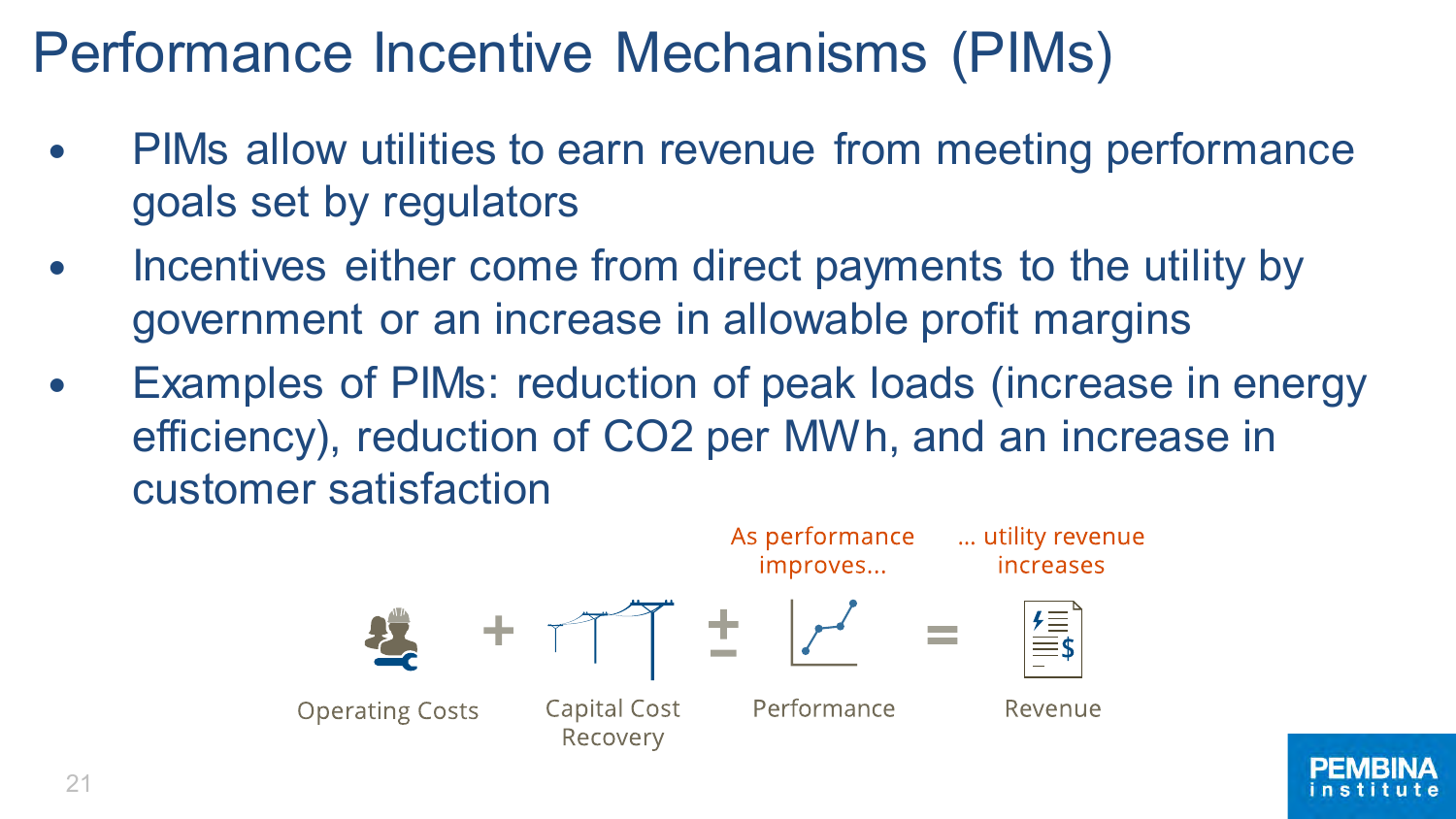#### PIMs – advantages

- 1. Aligns utility operations with climate and reconciliation policy goals.
- 2. Motivates utility spending towards programs that were otherwise not financially incentivized.
- 3. Increases information available to regulators and other stakeholders from PIM tracking and reporting.

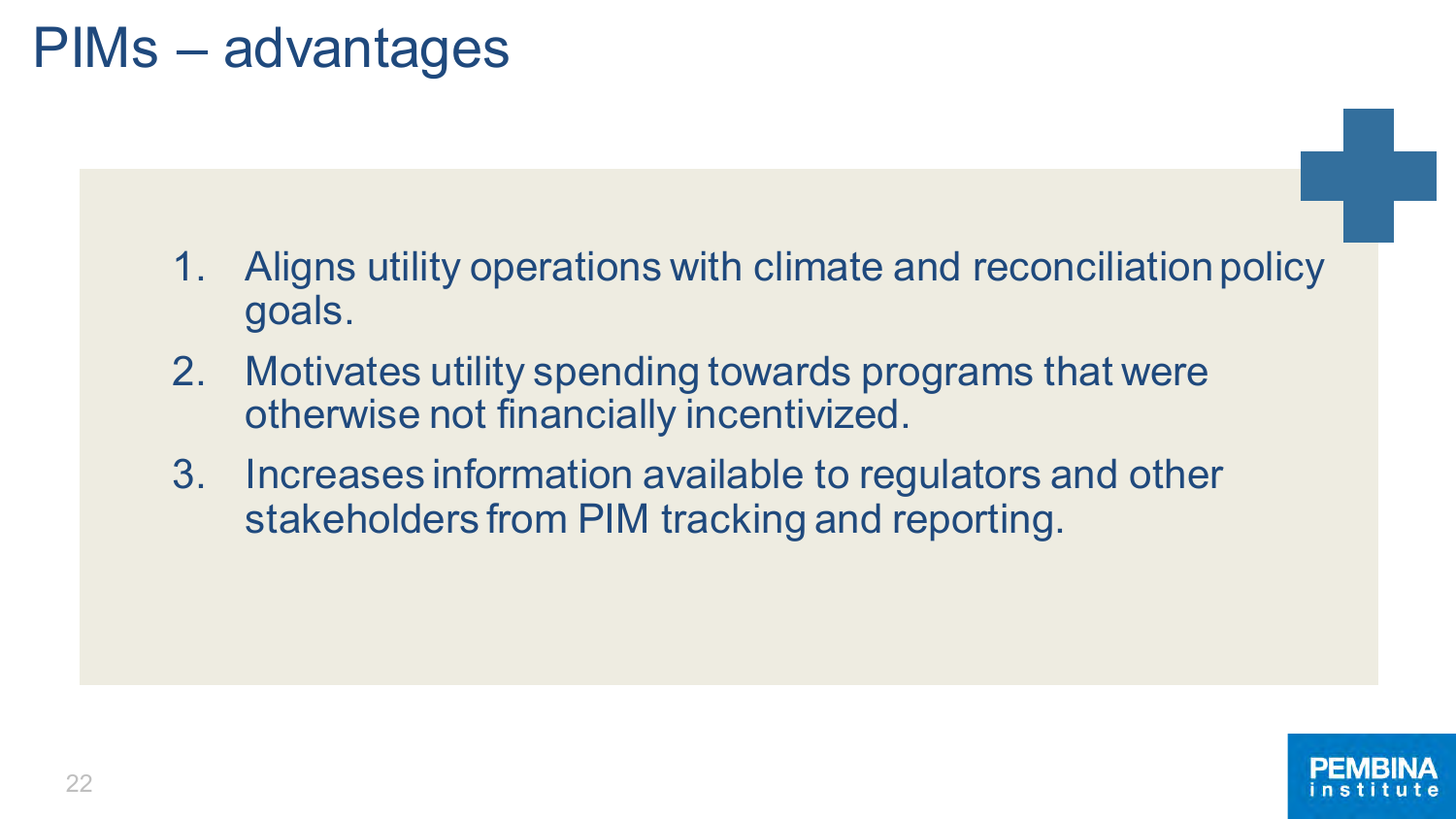#### PIMs – addressing disadvantages

- 1. Complicated for regulators and utilities to establish and operate.
- 2. Requires significant additional capacity from the utility and regulator to support PIMs for reporting and validation.
- 3. Performance target setting is difficult.
- 1. Governments need to appropriately fund regulators such that they can carefully design programs.
- 2. Utilities and regulators should have adequate resources and capacity to address increased program requirements.
- 3. Pilot projects are required to test targets.

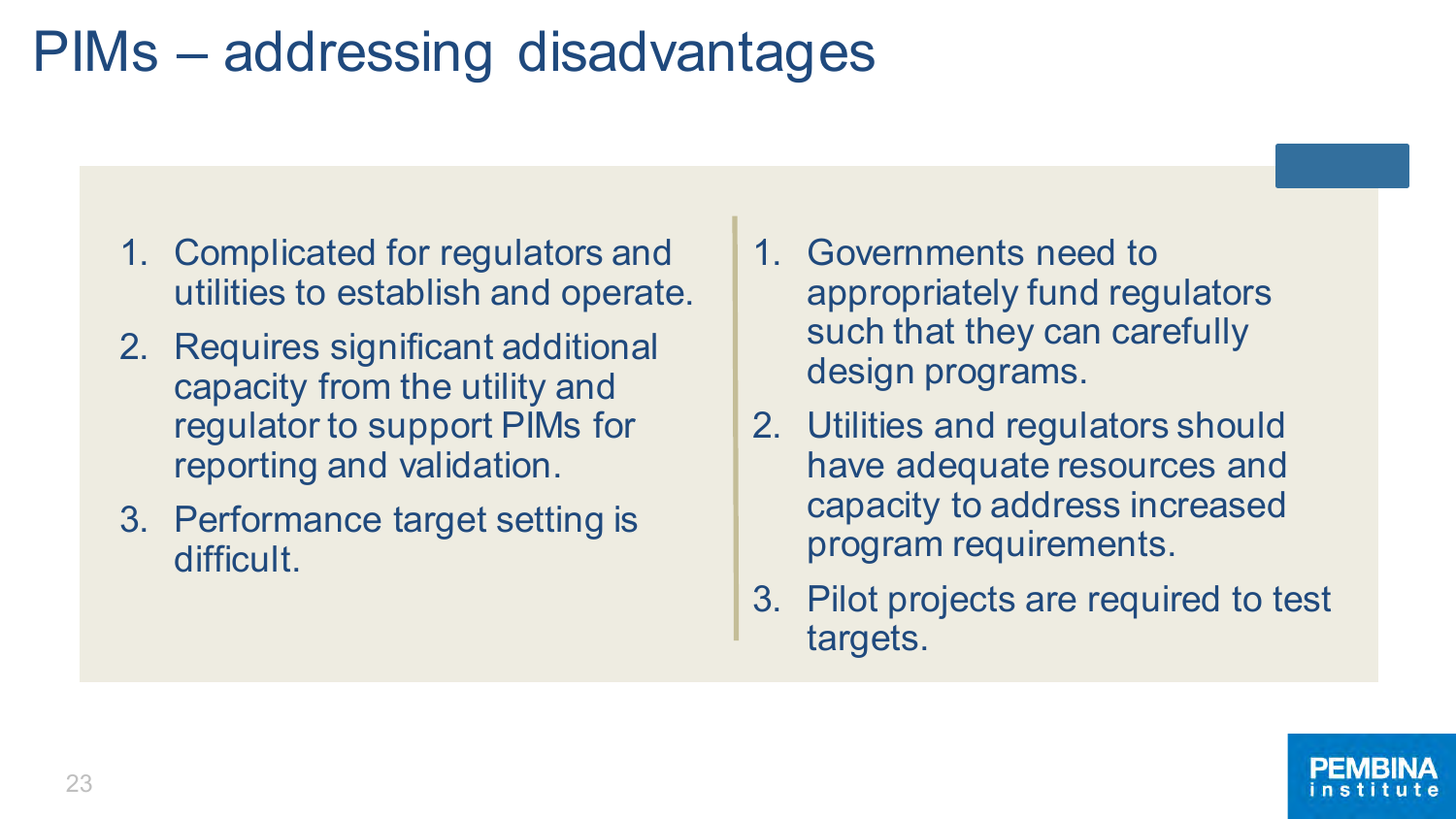## Revenue Decoupling

- Rates are regularly adjusted (within allowable bounds) to reflect actual sales levels to keep revenues consistent with expectations
- With Revenue Decoupling, a utility's Revenue Requirement can also be adjusted between rate applications to better reflect actual spending



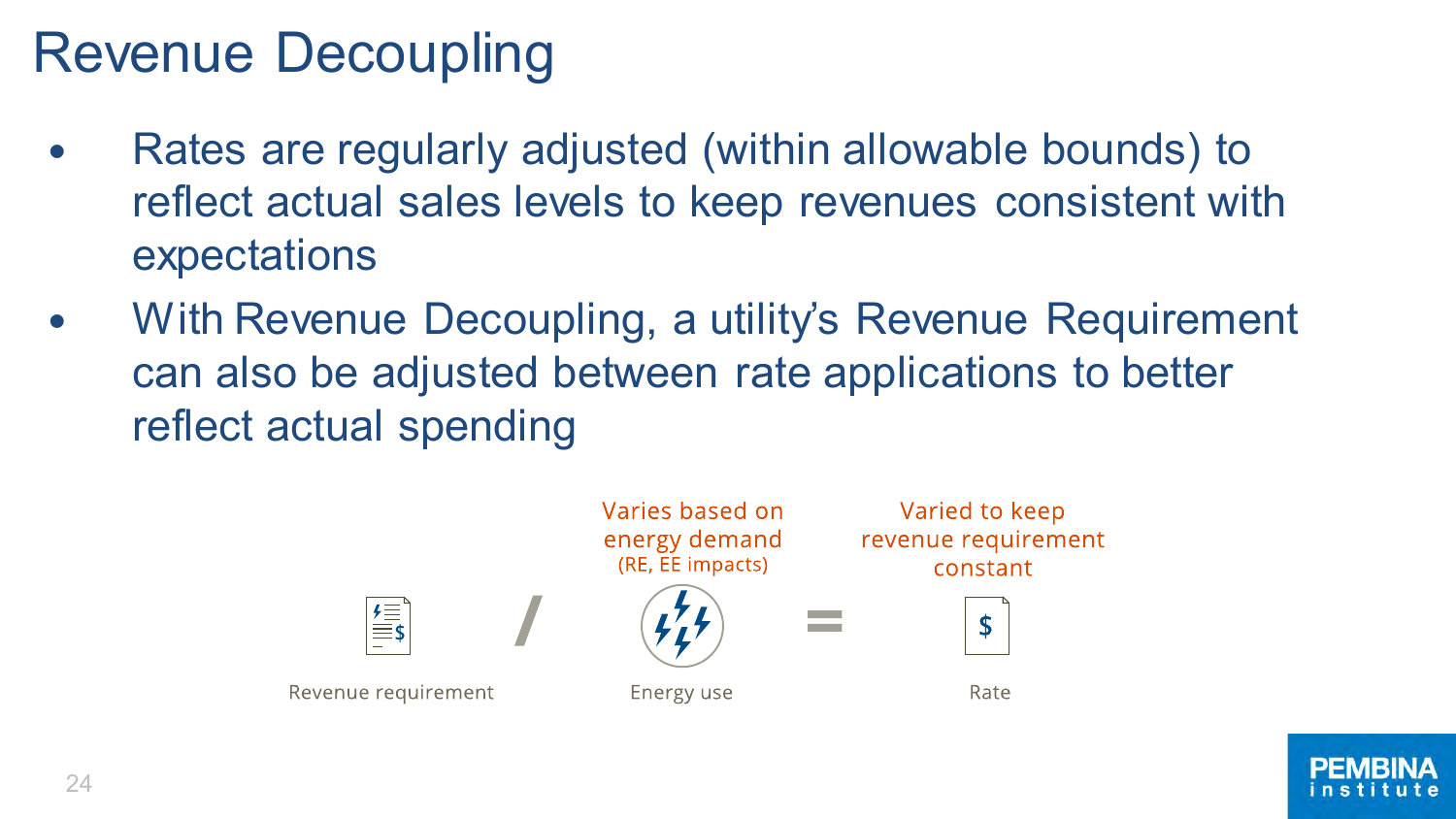#### Revenue Decoupling – advantages

- 1. Removes utility hesitancy to support renewable energy and energy efficiency projects that would have reduced their revenue under CoS.
- 2. Reduces utilities revenue loss risk to better align business practices away from growing sales and towards renewable energy and energy efficiency.

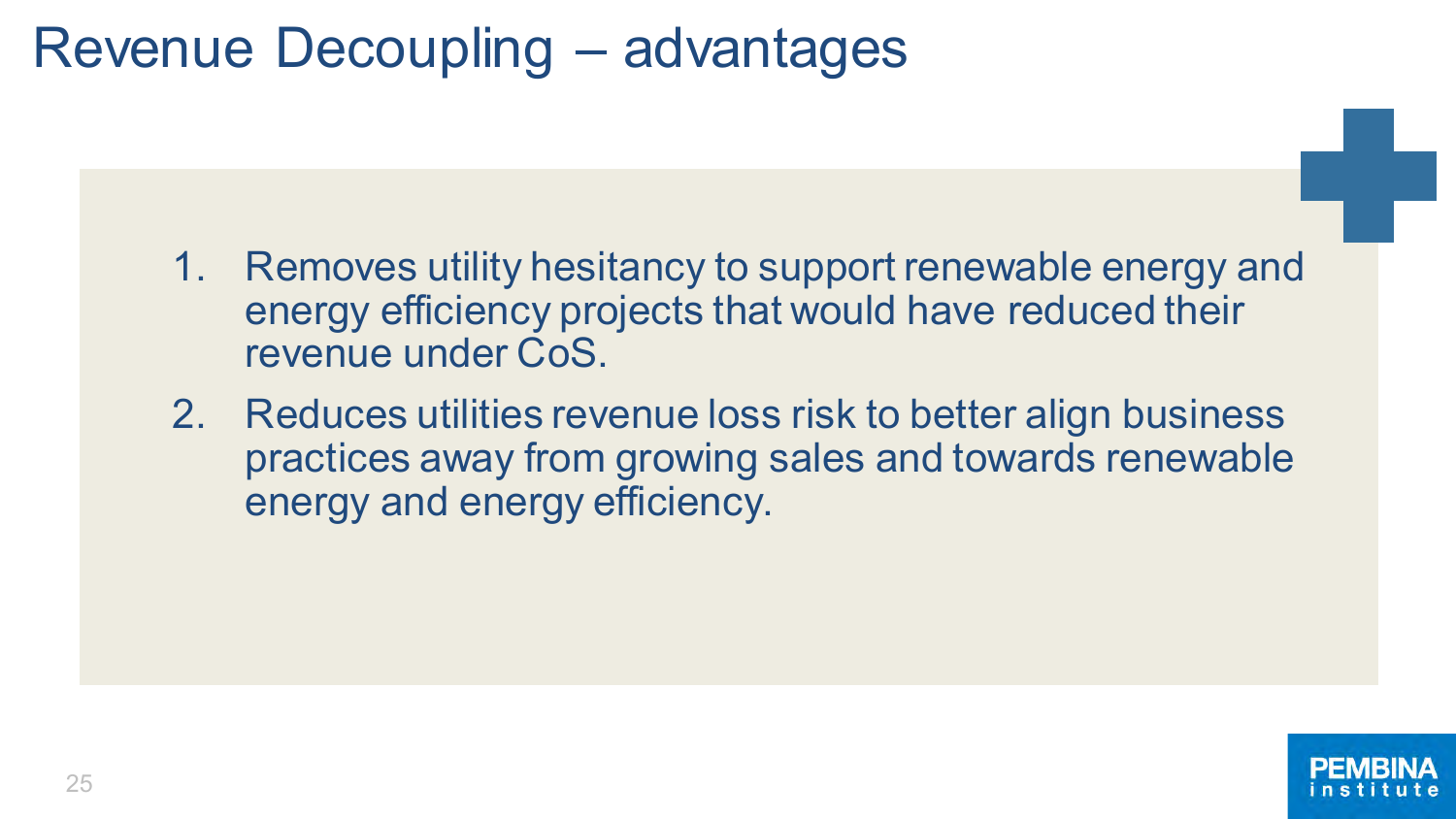- 1. Results in rate increases due to declining revenue regardless of whether this decline is due to clean energy or not.
- 2. Locks in utility revenue and shifts energy sales risks to consumers.
- 1. Cap rate increases to mitigate impacts.
- 2. Only allow rate increases to trigger from certain actions.
- 3. Increase availability and uptake of energy efficiency programs to lower demand and ensure that rate increases do not mean overall bill increases.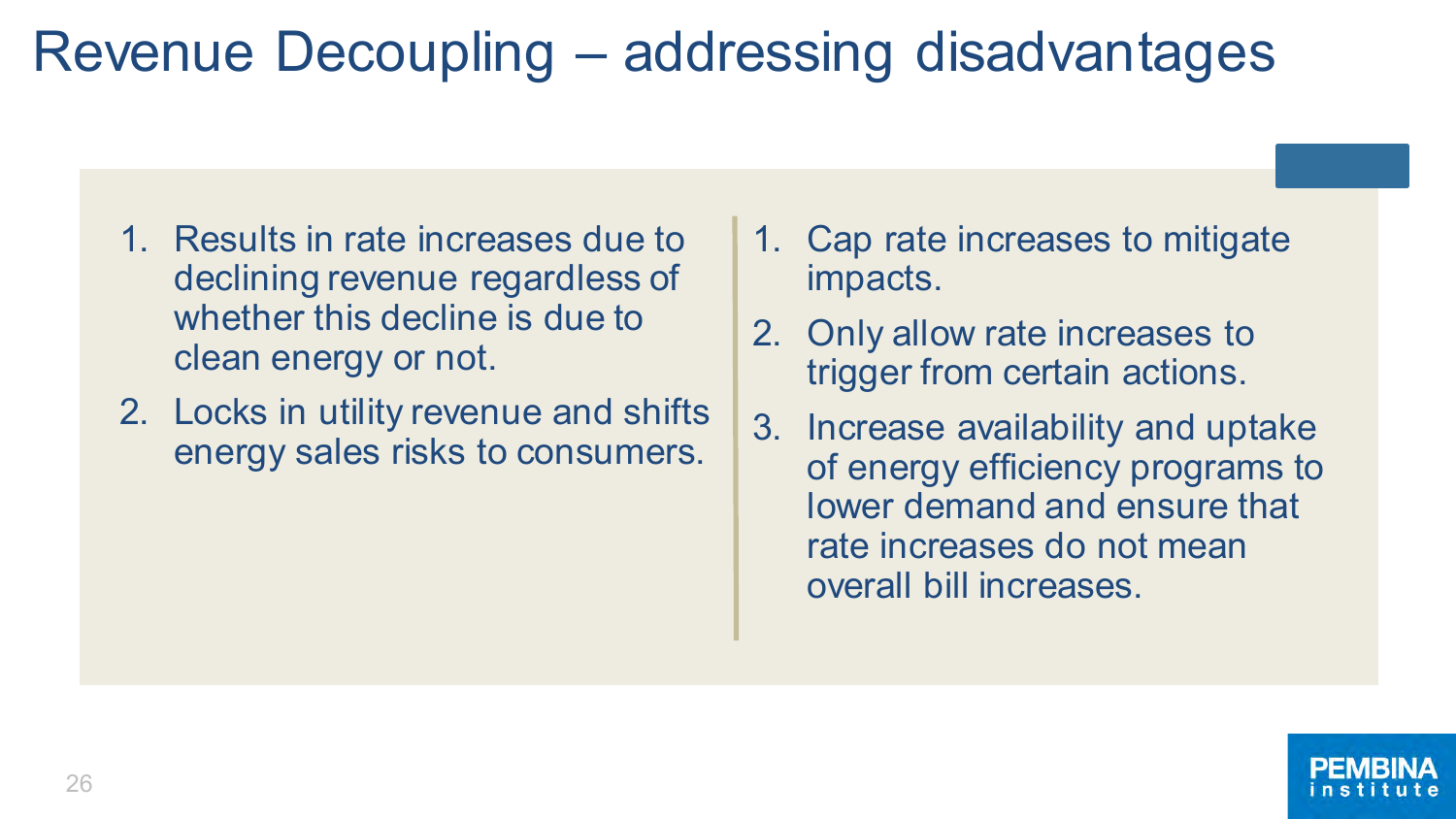- Fairness and cost shifting concern if EE and customerowned generation are not evenly implemented across consumers.
- Implement equitable and accessible clean energy programs in tandem with Revenue Decoupling.

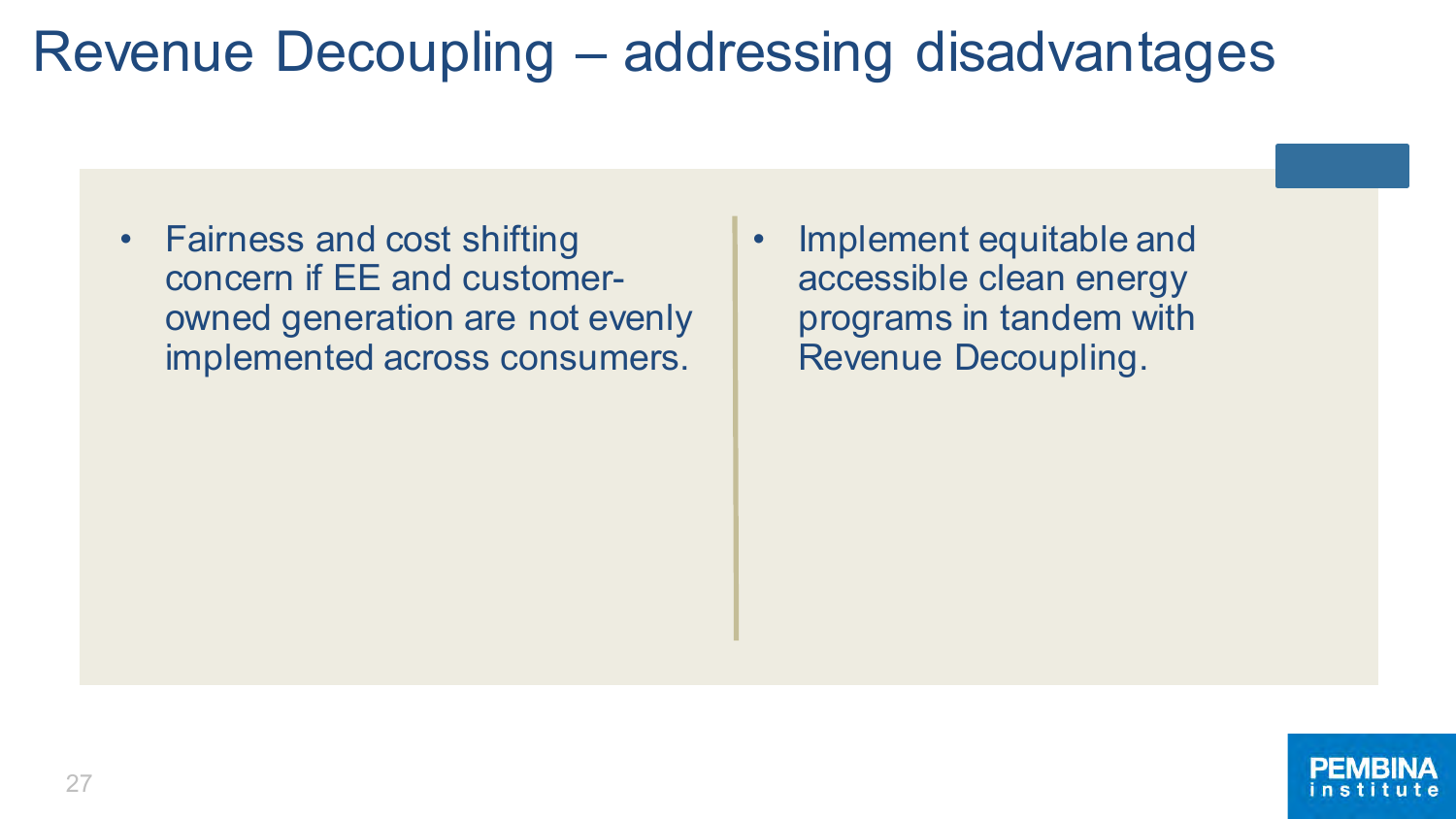- Does not provide an incentive for the adoption of energy efficiency, renewable energy, or IPP agreements.
- **Ensure Energy Efficiency** Resource Standards **(EERS)**  and/or Renewable Portfolio Standards **(RPS)** policies are already in place. EERSs set specific, long-term energy savings targets for utilities. RPSs should specifically require utilities to procure a set amount of renewable energy rather than exclusively operate self-generation.

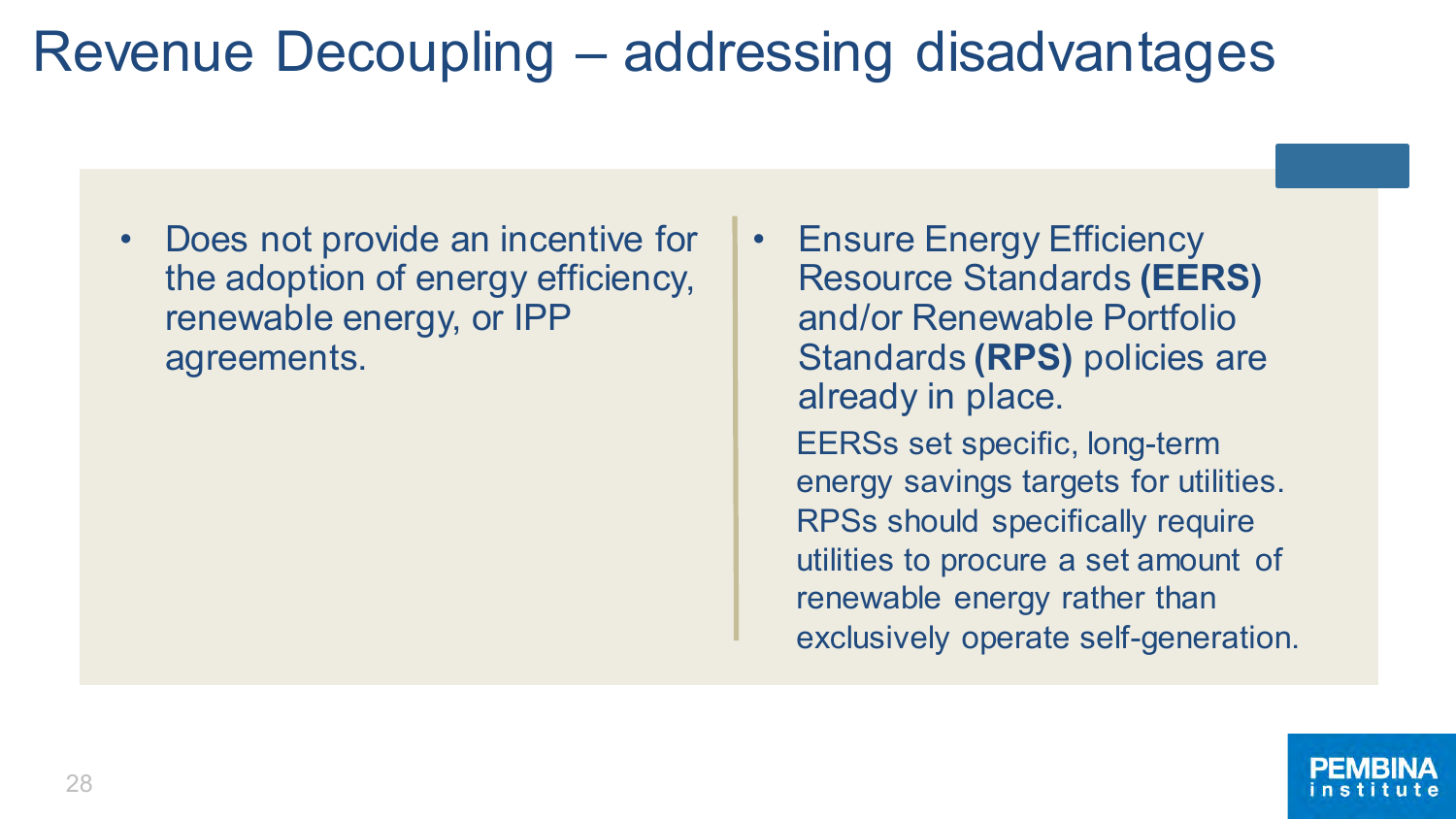- Does not address incentives for large capital investments to grow the rate base.
- Does not motivate utilities to the choose lowest-cost or most effective solutions for meeting utility reform goals if they can earn a higher return by meeting demand with investments in new power plants and power lines.
- Implement in tandem with other utility reform measures such as TOTEX to mitigate capital investment incentives and welldesigned PIMs to incentivize utilities to choose the most effective solutions.

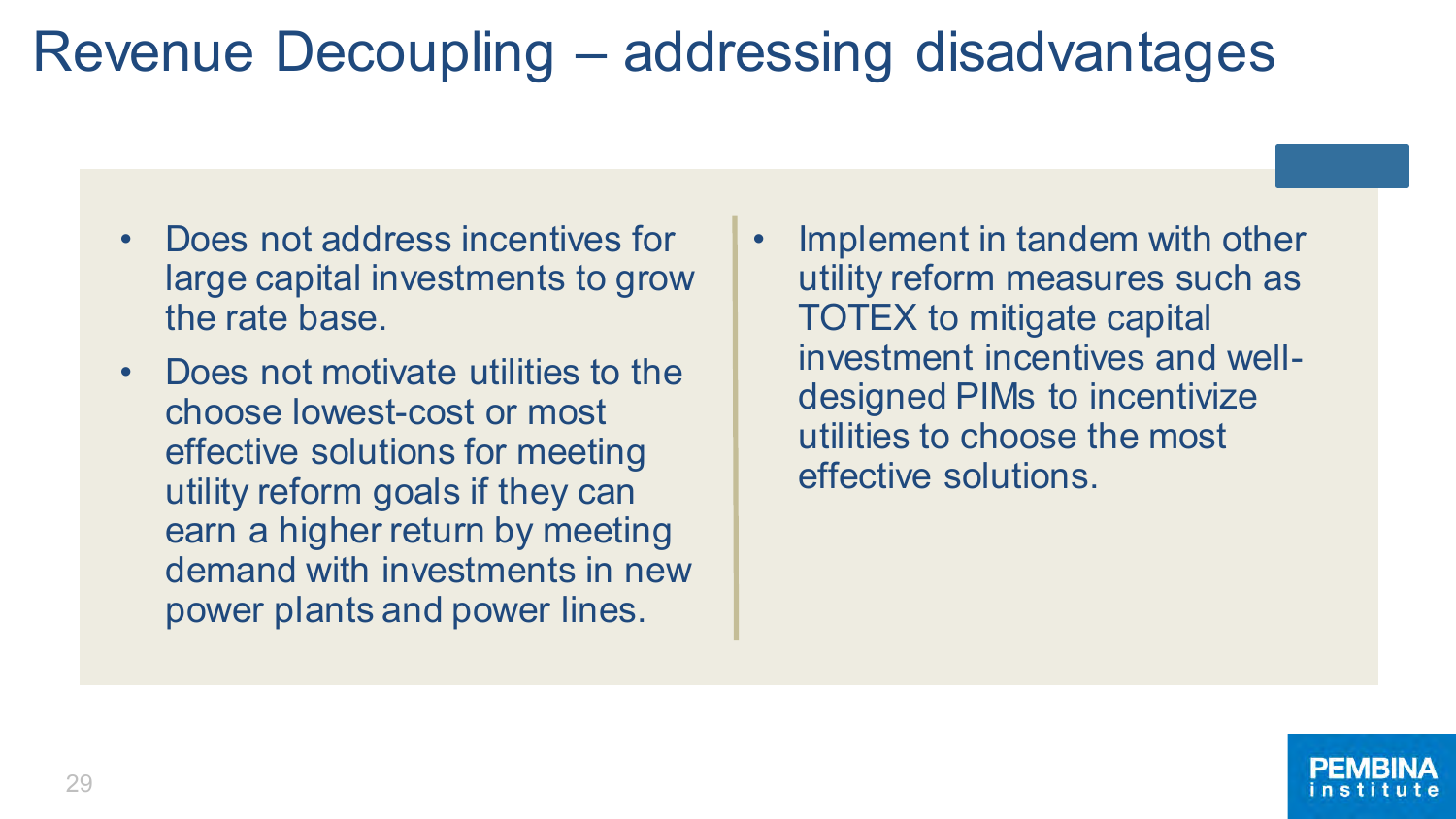## Total Expenditure Approach (TOTEX)

- Under CoS, only capital costs result in an increase in utility revenue and profits, no profits are earned from operating expenses (including contracting services to third parties)
- TOTEX allows utilities to earn a return on operating expenses, providing an incentive for utilities to choose the most economical investment
	- With emerging grid technologies and software solutions, capital infrastructure may not be the most cost effective or technically best option



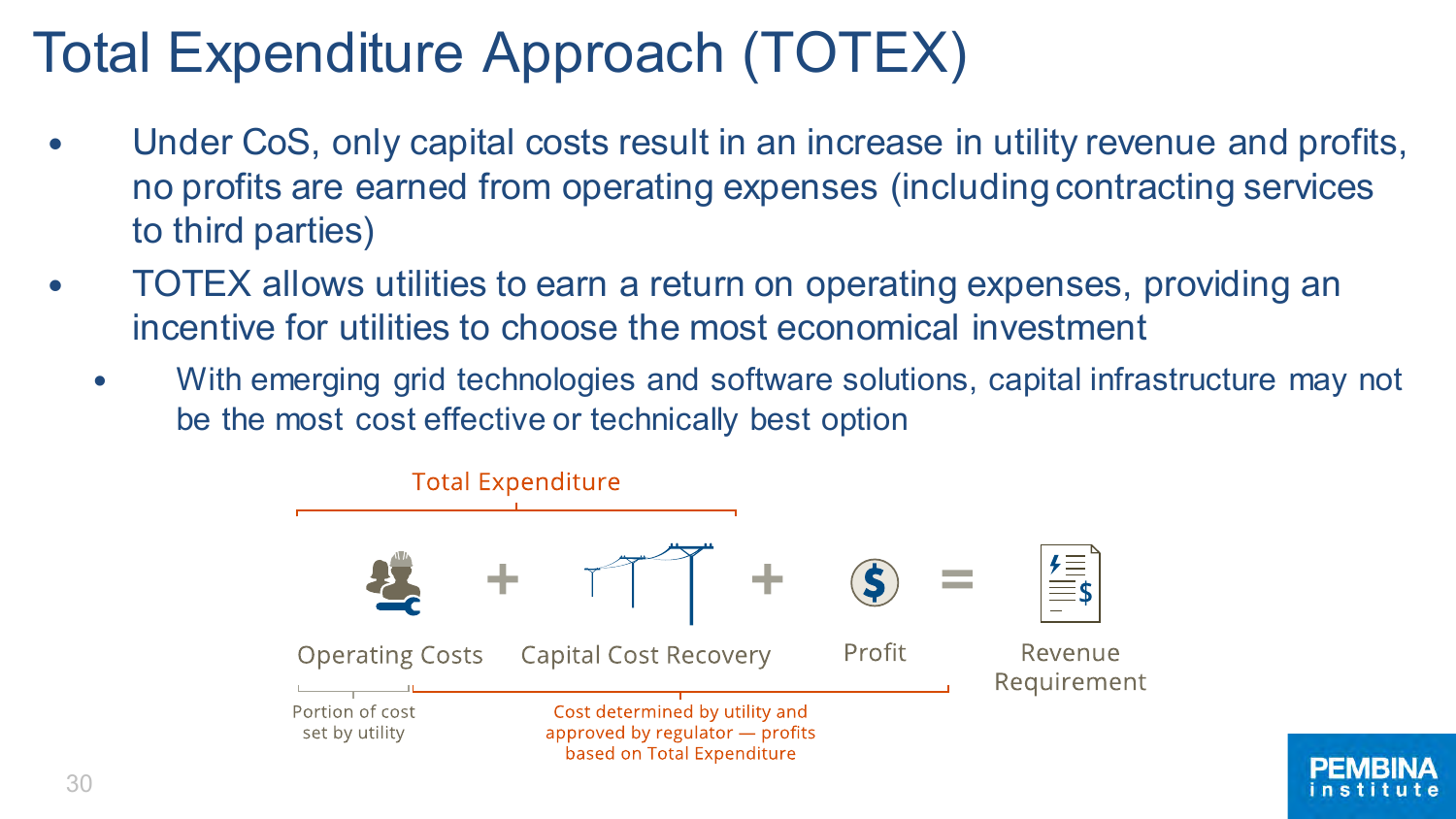### TOTEX – advantages

- Makes utilities indifferent between CAPEX (traditionally earning a rate of return) and OPEX (traditionally not earning a rate of return) solutions such that they are incentivized to choose the best option.
- Allows utilities to earn a return on IPP contracts, creating opportunities for Indigenous companies and communities to develop renewable energy projects.

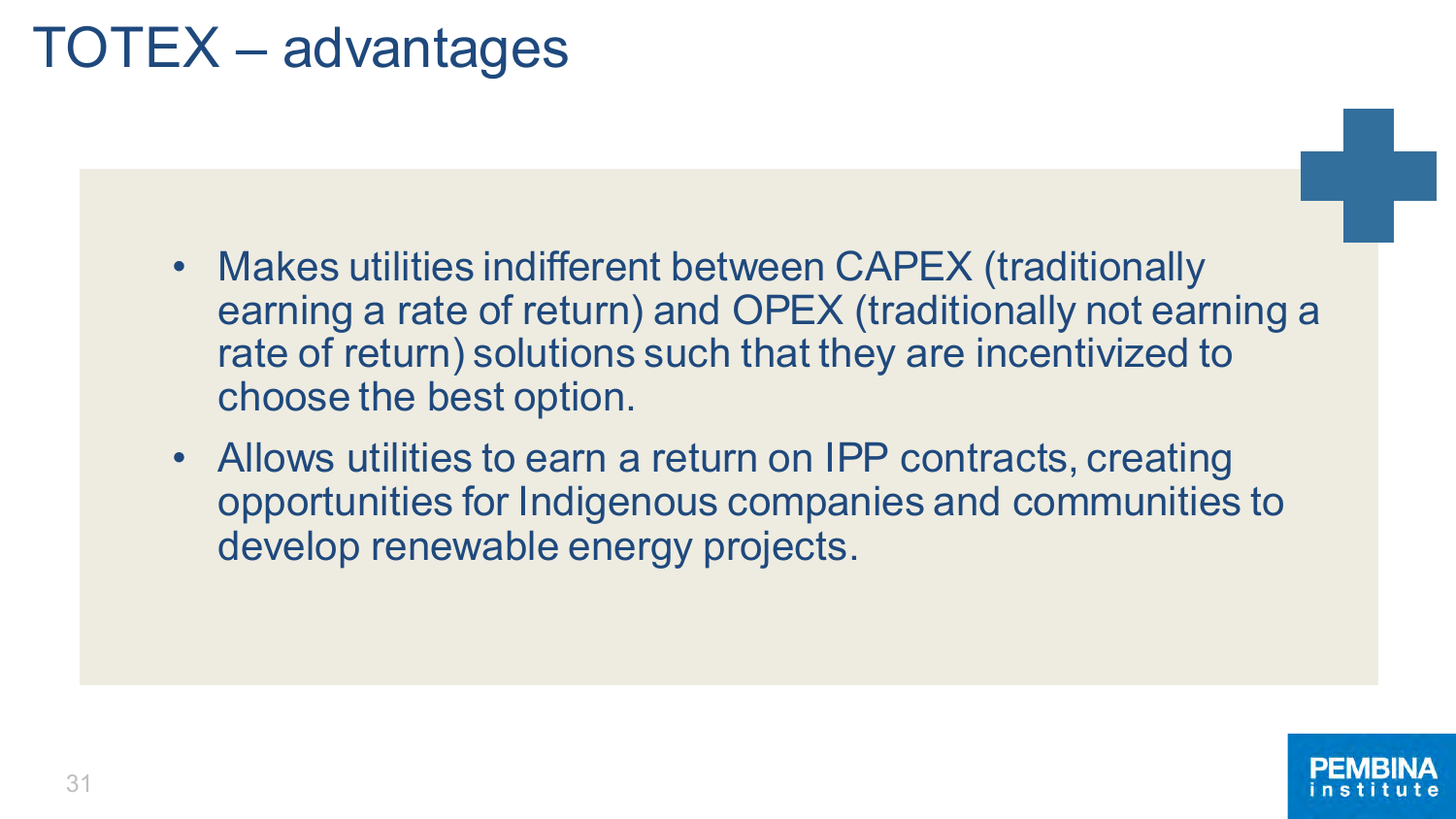### TOTEX – addressing disadvantages

- Limited application in other jurisdictions introduces risks for early adopters.
- Early adoption should be done by utilities who serve predominantly grid-tied customers as they are less impacted by potentially unforeseen consequences.

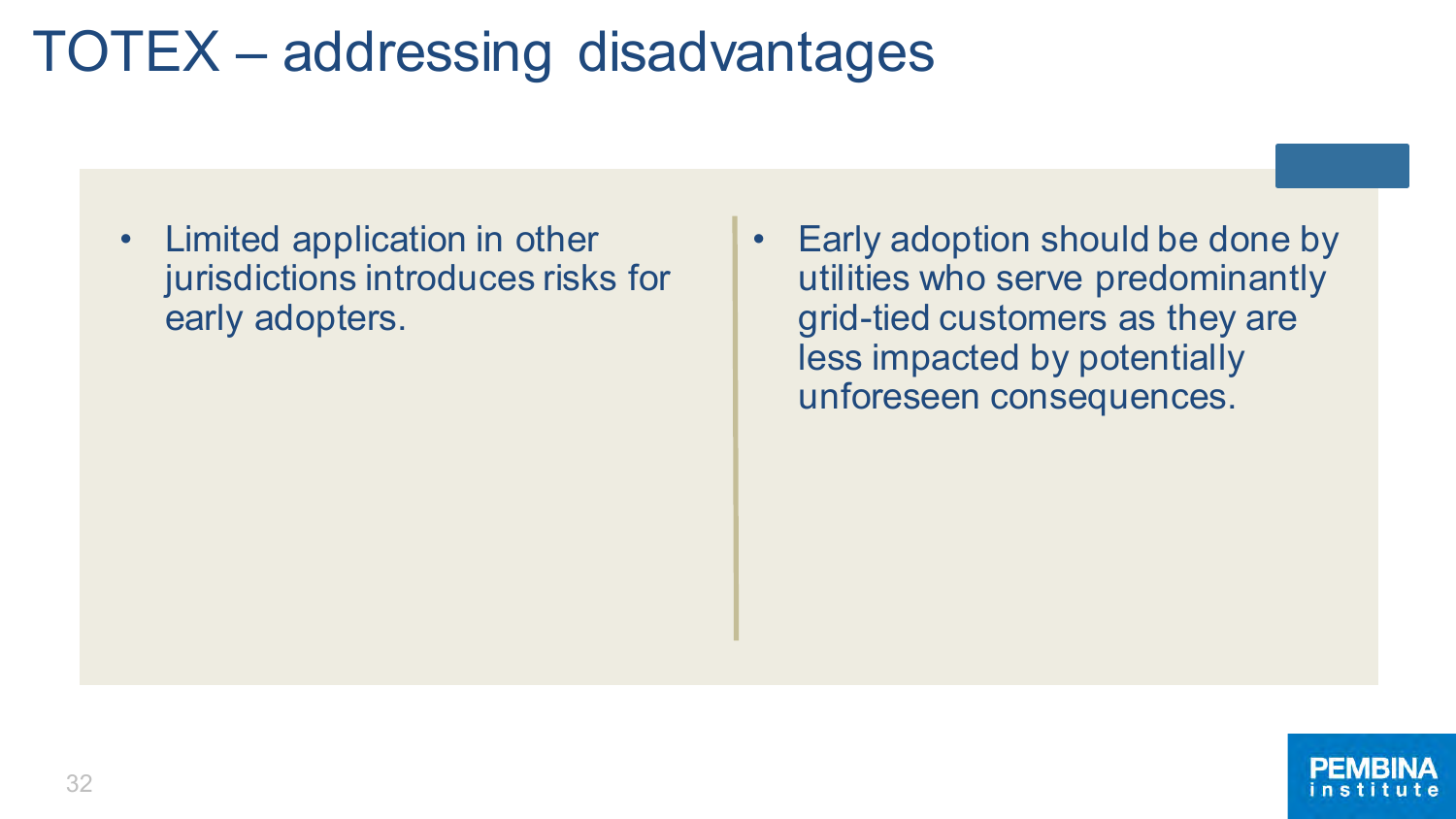### TOTEX – addressing disadvantages

• Requires data collection and software upgrades.

- Utility infrastructure upgrades may require government investment and grants.
- TOTEX allows utilities to contract third parties for these data and software needs.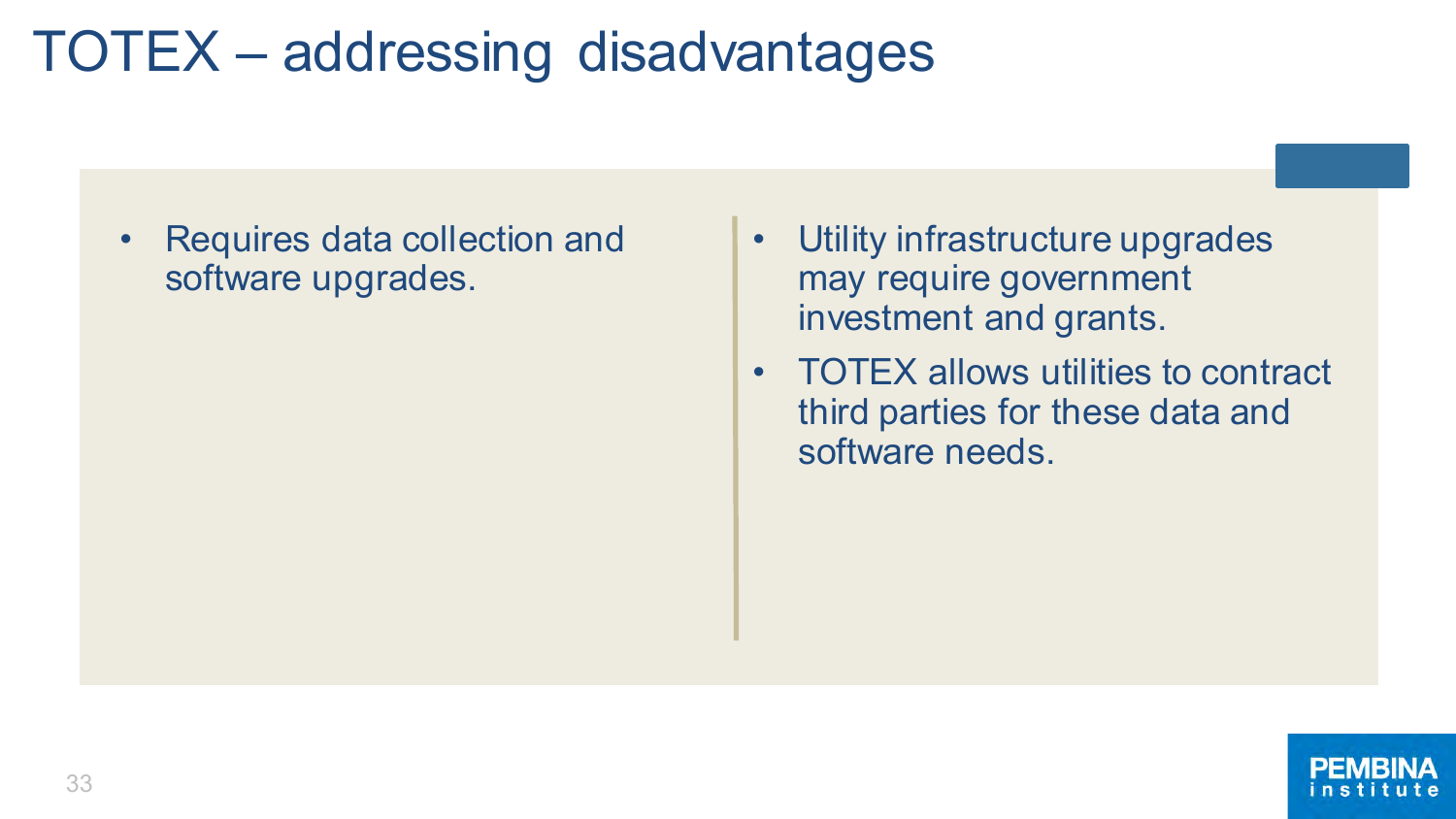### Platform Service Revenues

- Utilities serve as a "platform" operator for thirdparty energy service companies
- Utilities coordinate energy resources into the grid and provide direct access to customers in exchange for fees the third parties pay.
- Win-win-win scenario for the utility, third parties, and customers: utilities have a new revenue stream, barriers to entry are lowered for third parties and customers get expanded services



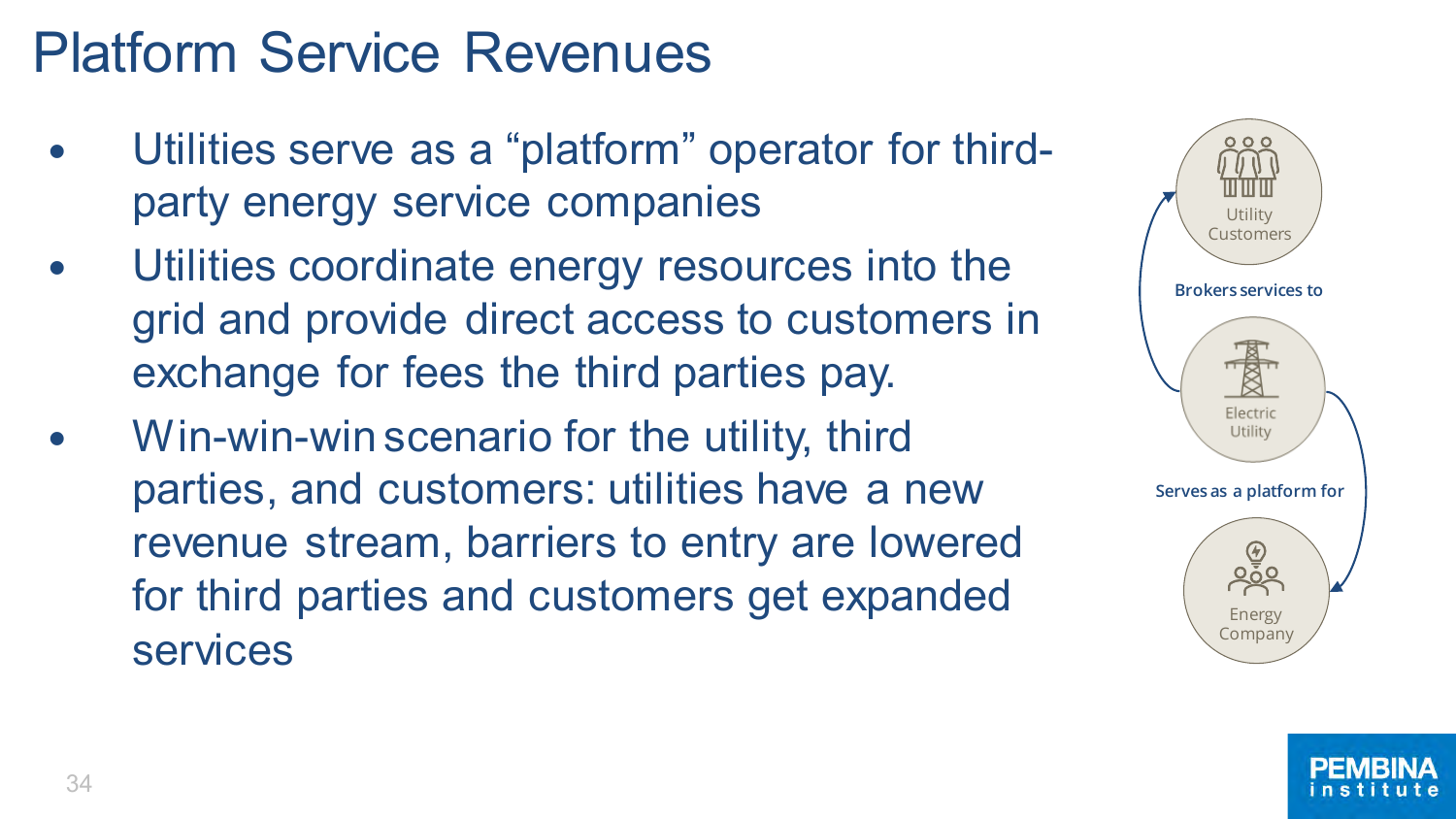#### Platform Service Revenues – advantages

- Win-win-win scenario for the utility, third parties, and customers: utilities secure a new revenue stream, barriers to entry are lowered for third parties and customers get expanded services.
- Increase innovation in the energy sector and allow access for Indigenous entrepreneurs.

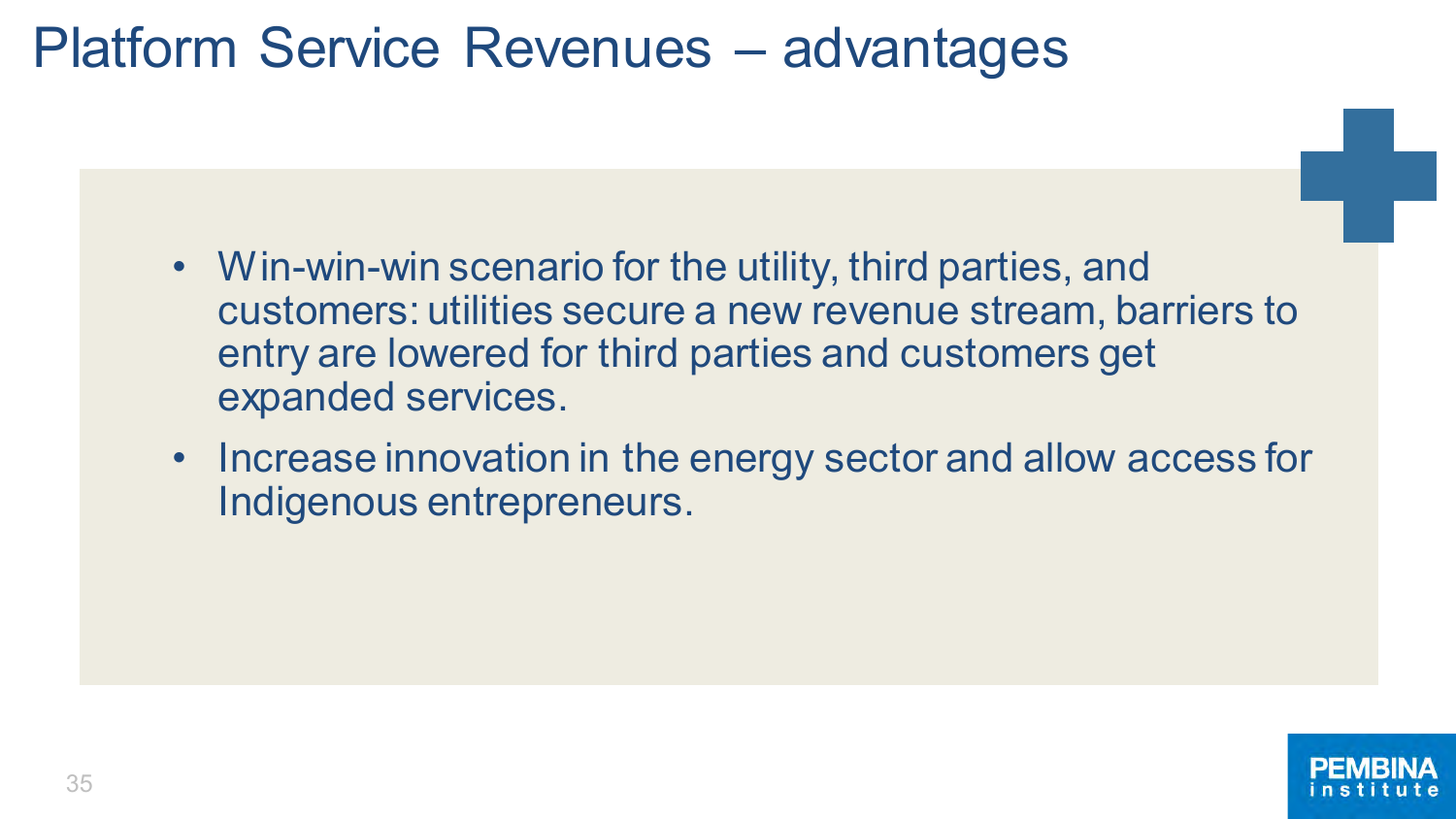#### Platform Service Revenues – addressing disadvantages

- Utilities servicing remote communities have a small customer base which may mean that revenues from other services are limited.
- Although the impacts of a Platform Service Revenues model may be small in remote communities, this model still provide a multitude of benefits.

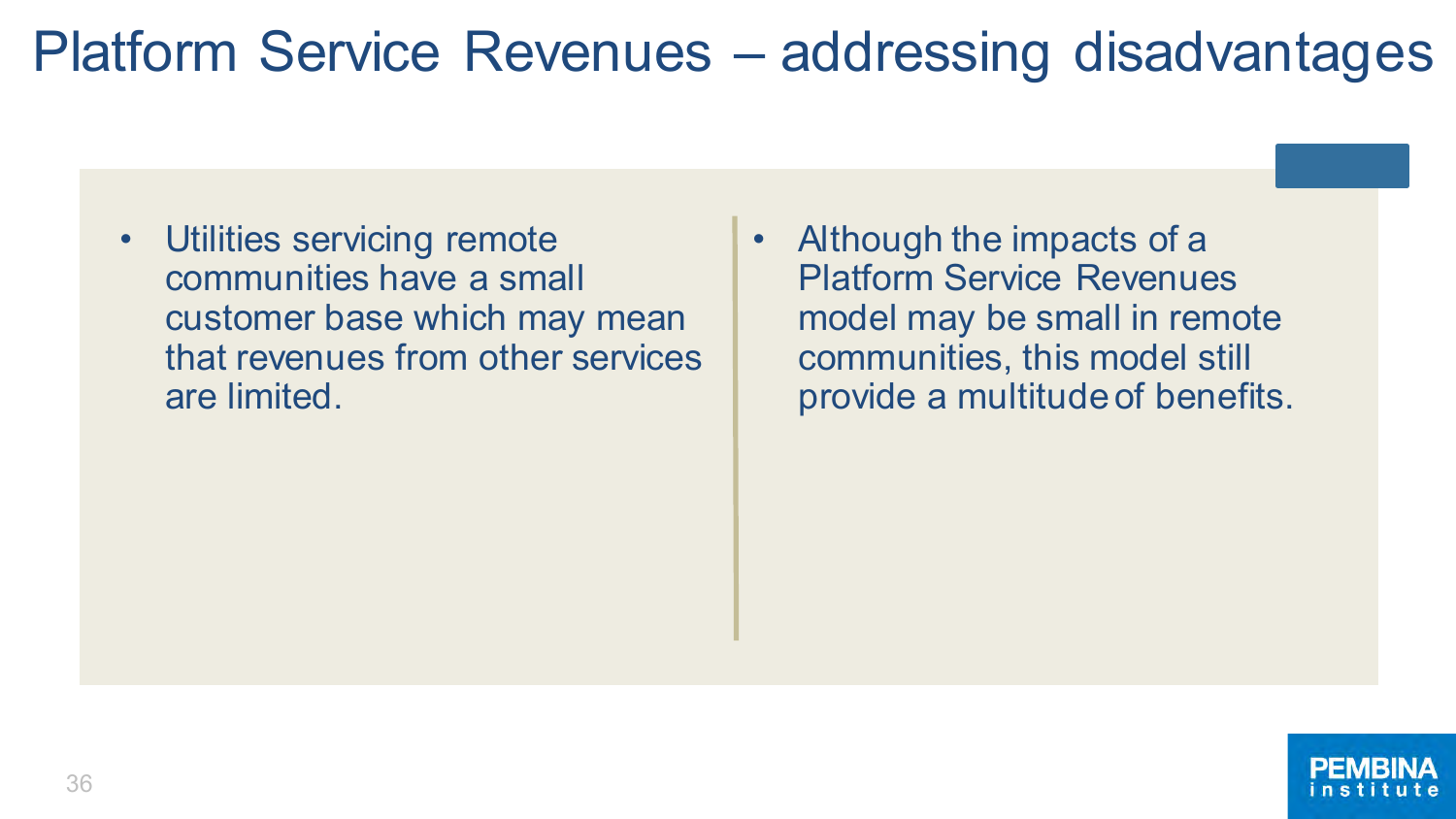#### Platform Service Revenues – addressing disadvantages

- Limited application in other jurisdictions introduces risks for early adopters.
- Early adoption should be done by utilities who serve predominantly grid-tied customers as they are less impacted by potentially unforeseen consequences.

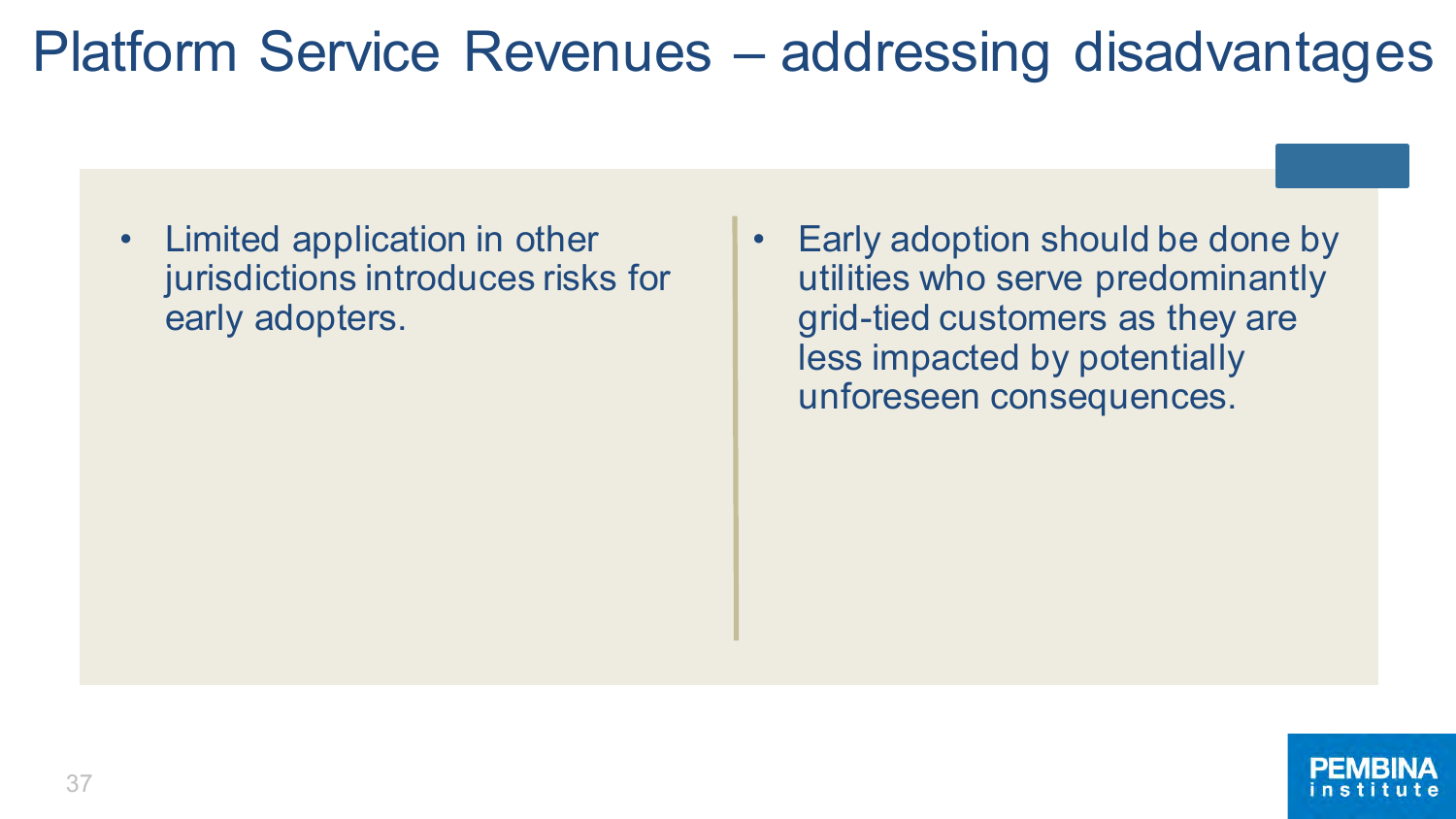#### Platform Service Revenues – addressing disadvantages

- Possibility for higher overall costs compared to utility independently providing services because of platform fees.
- Customers can lower their energy costs/bills (accounting for these potentially higher prices) through new energy efficiency and management service offerings.

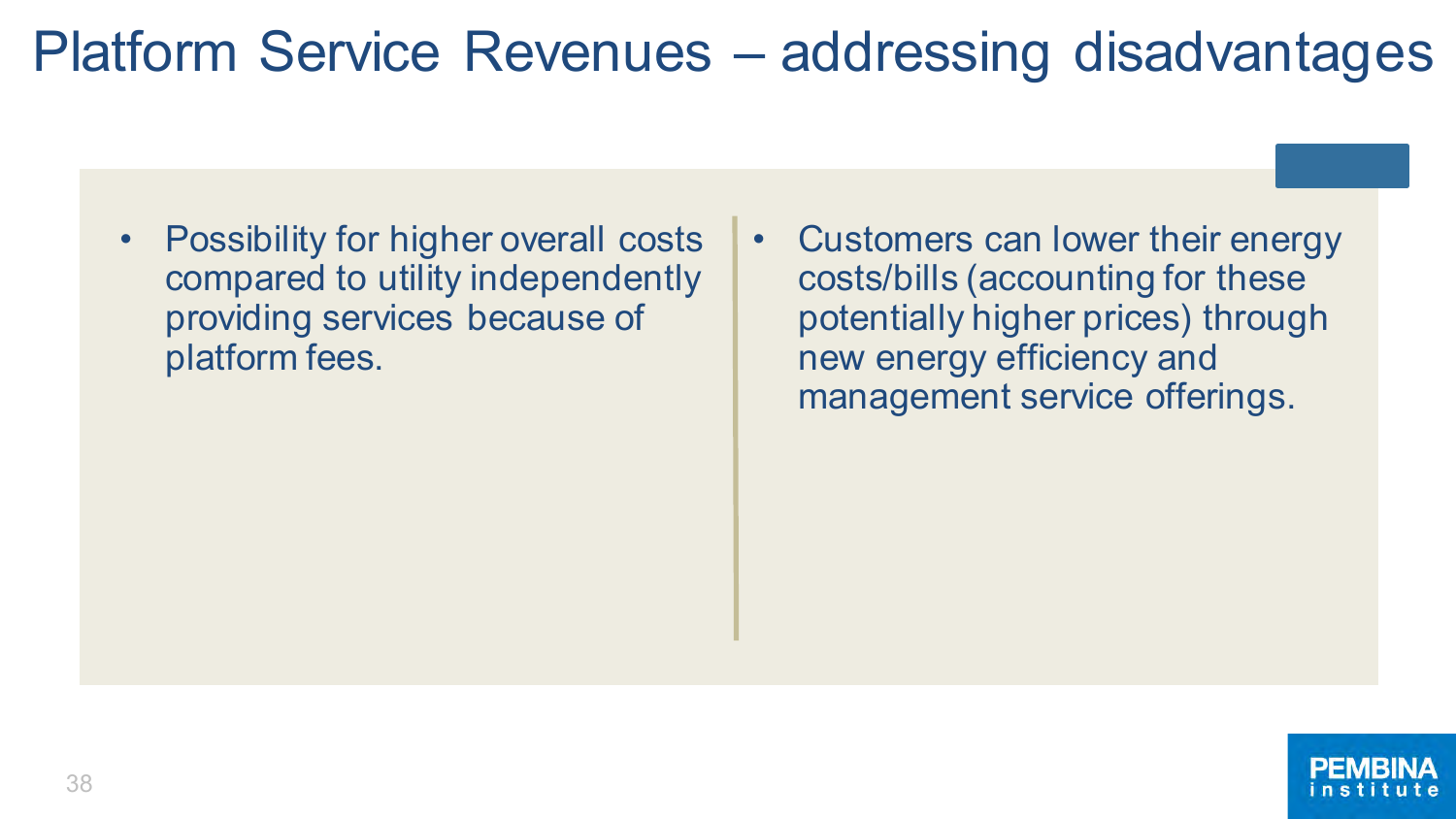# Choosing options for reform

- Reform options depend on your jurisdiction's **priorities**
- Multiple reform options may need to be **implemented in tandem** to address the desired reform objectives
- Some reform options, like *decoupling*, may need other reform options, like *PIMs*, to be **implemented together to address shortfalls**

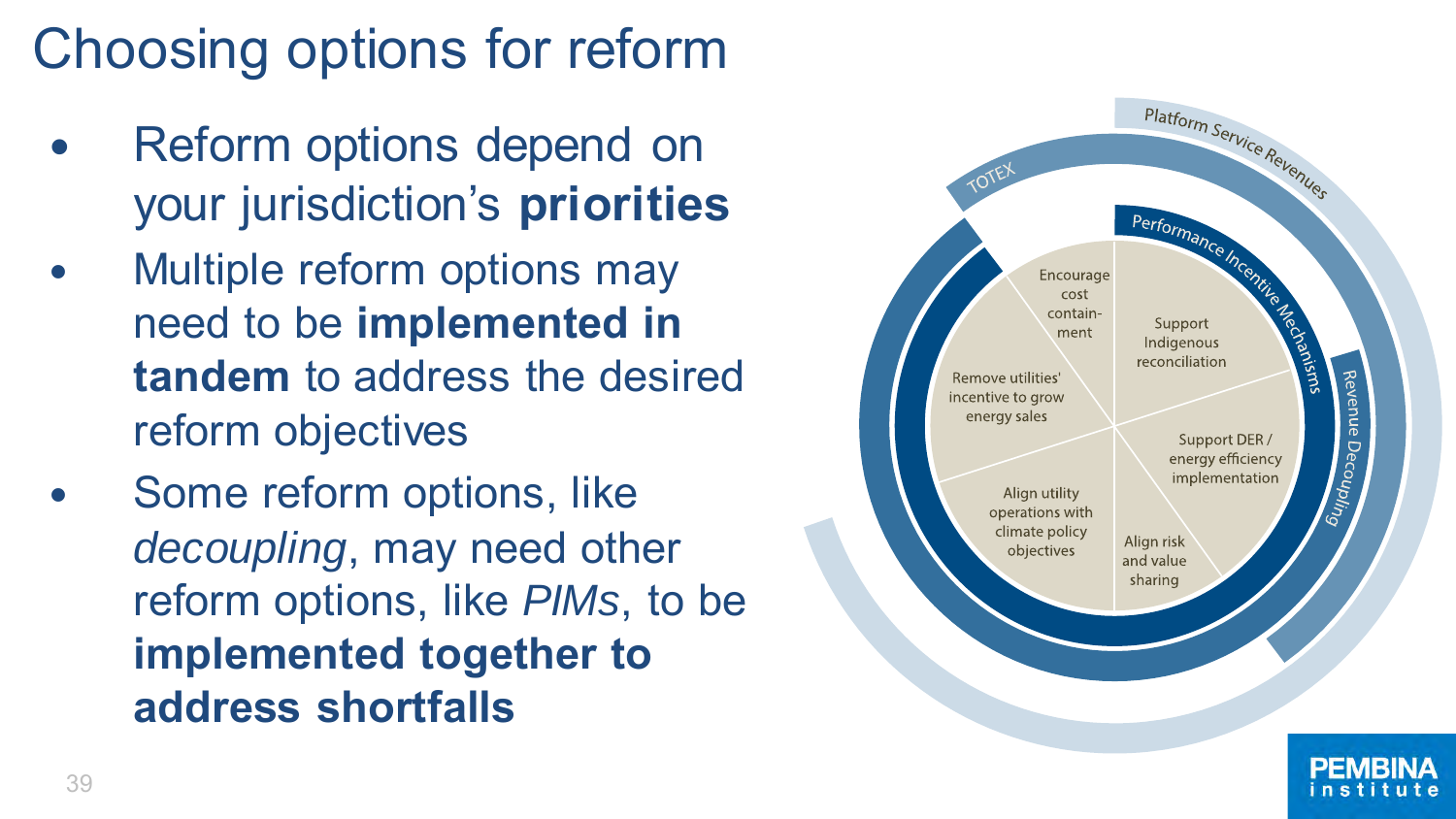# How to implement utility reform

- Reform requires action from **governments**, **regulators**, and **utilities**
- Working groups with **participants from all parties**  and **Indigenous community leaders** are needed



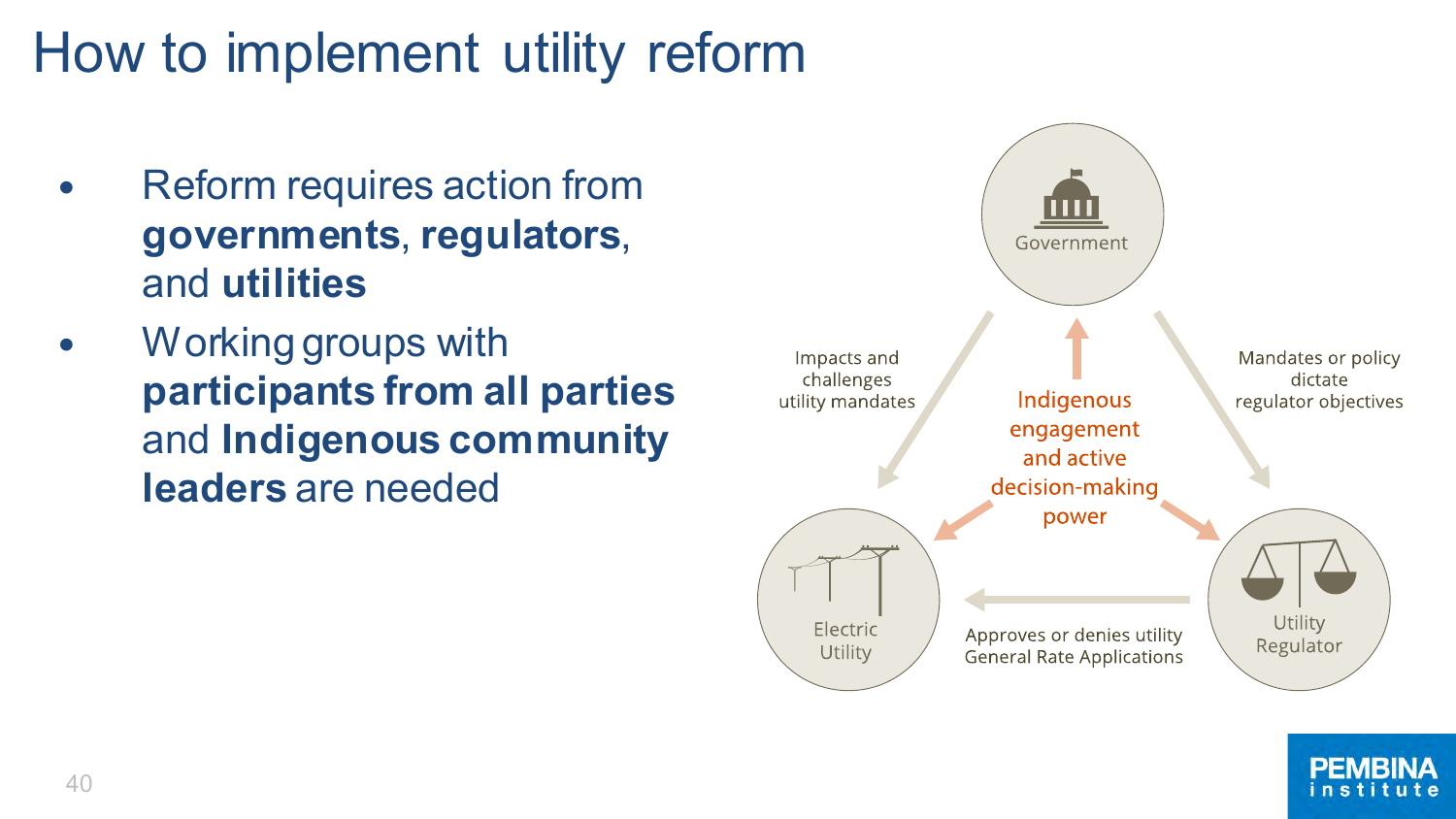## How to implement utility reform – eight steps for a working group

- **1. Identify** and **categorize** new responsibilities for utilities into: climate change; reconciliation and Indigenous rights; innovation and customer satisfaction.
- **2. Prioritize responsibilities** in accordance with the goals of utility reform.
- 3. Identify **challenges** to meeting responsibilities under CoS.
- 4. Determine which **reform objectives** to target for the jurisdiction.
- 5. Identify **reform options** to satisfy the selected objectives.
- 6. Revisit the main challenges in Step 3 to **ensure that the selected reform options will address these challenges**.
- 7. Map out **what utility reform will look like** in your jurisdiction.
- 41 8. Coordinate **next steps** amongst working group members and stakeholders.

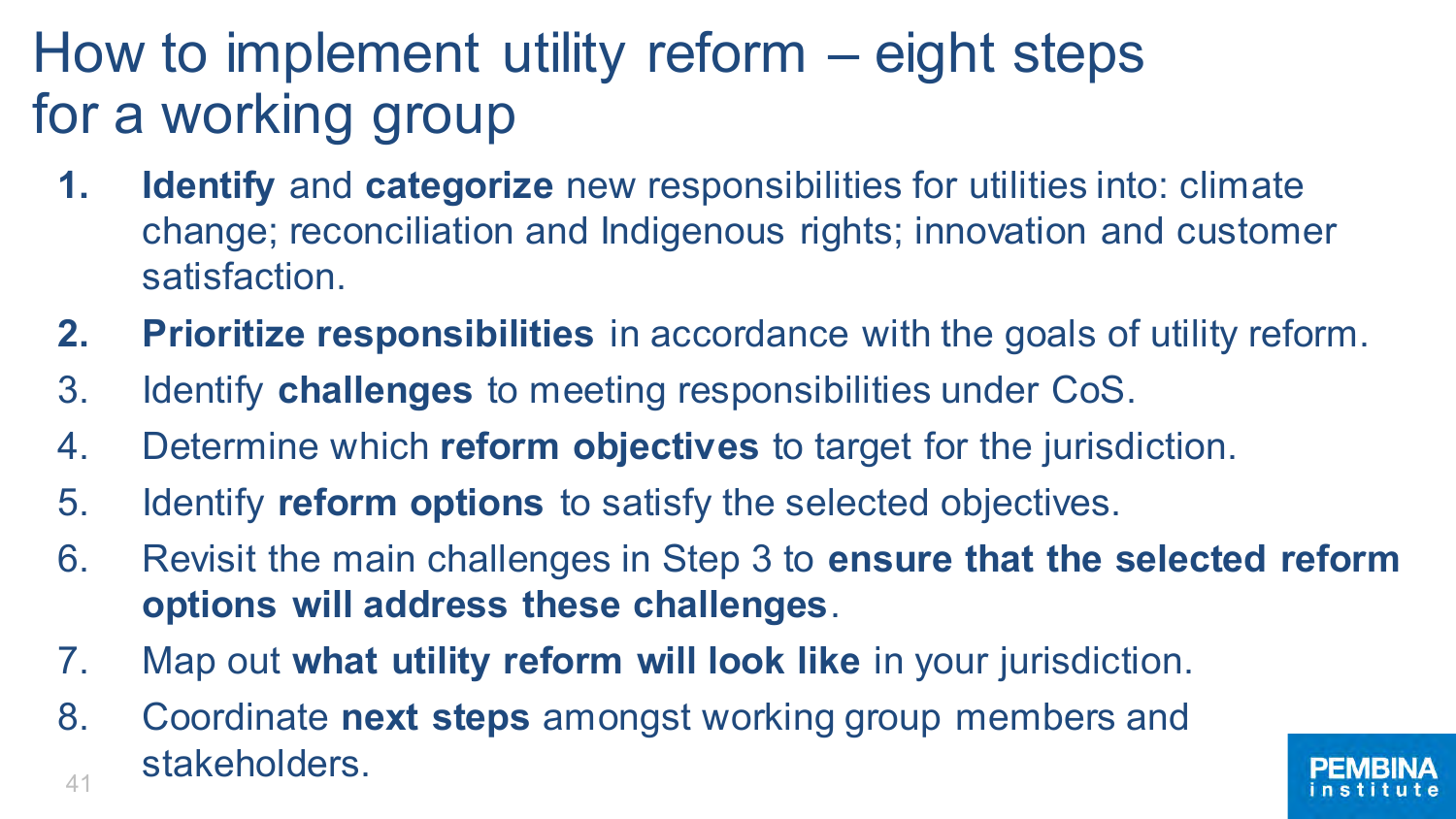## The utility of the future

- The *utility of the future* operates under "CoS-plus" business model
	- Revenue requirement is no longer entirely dictated by the traditional CoS model, allowing for new and emerging responsibilities to be achieved.

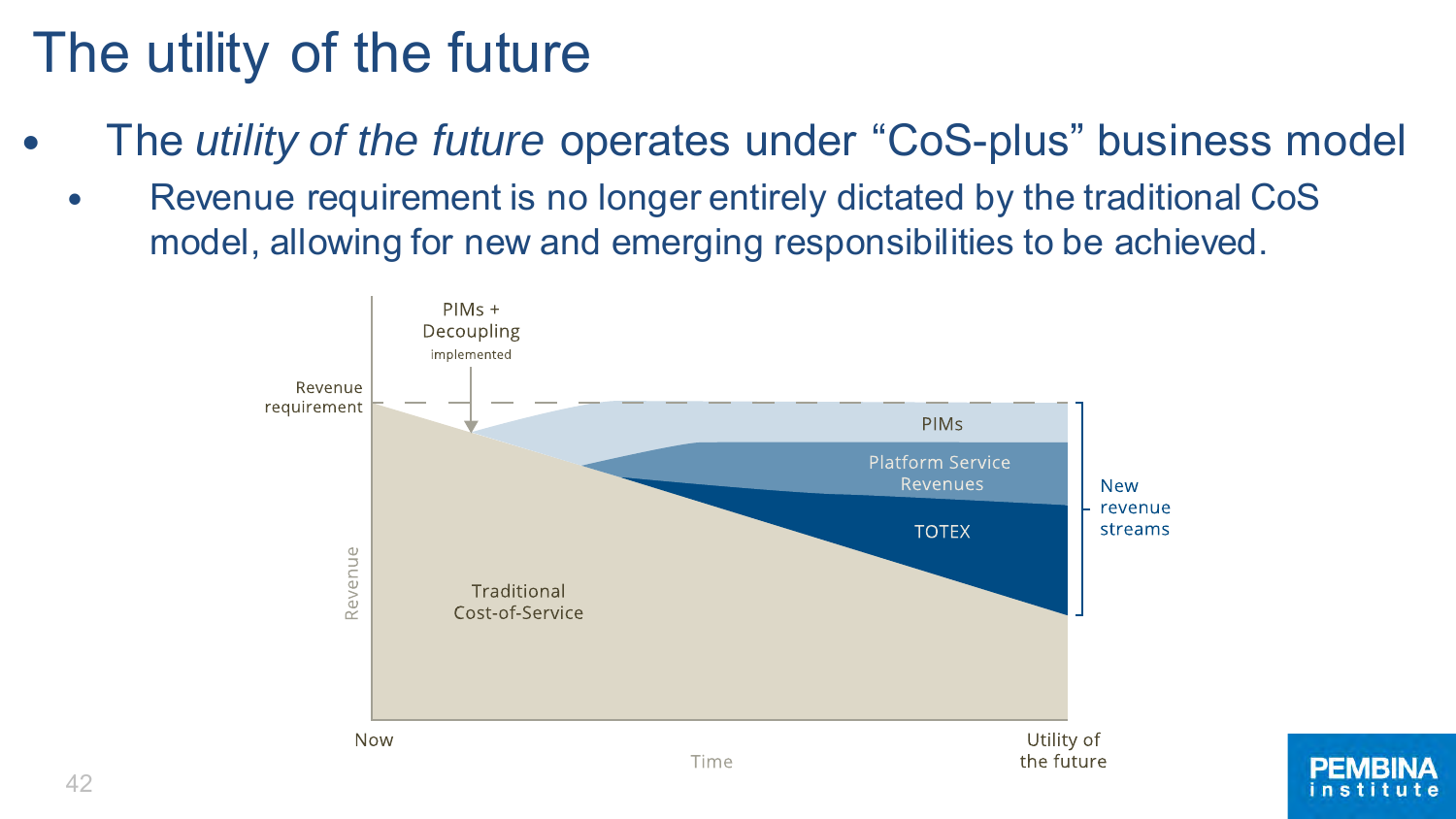#### Utility business model reform in the clean energy transition Advance

 Utility reform unlocks opportunities and is a **necessary first step** in undertaking a **transition to clean energy**